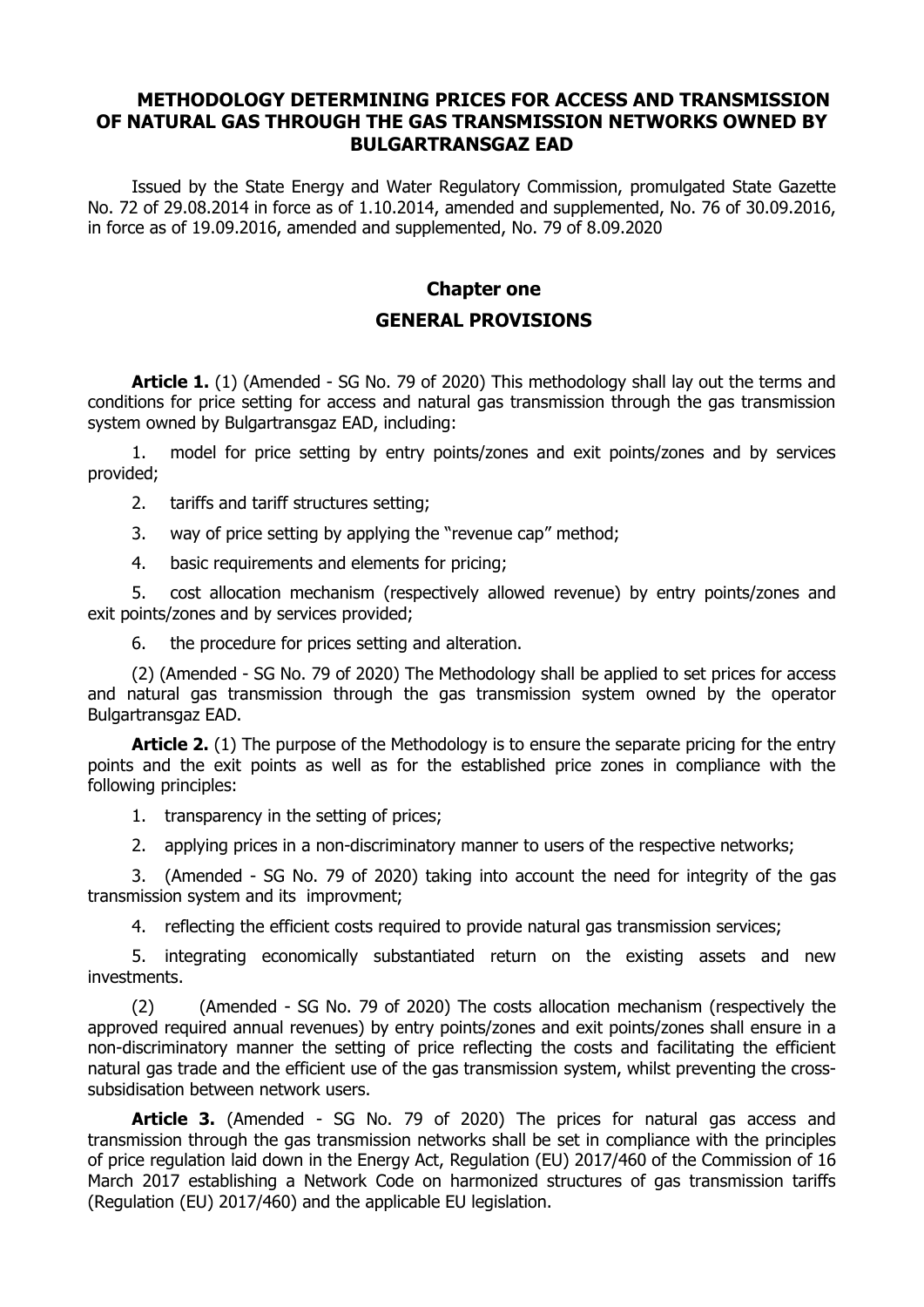# **Chapter two PRICE SETTING MODEL**

**Article 4.** (1) The prices for access and transmission through the gas transmission networks shall be determined in accordance with the entry-exit model for access to gas transmission networks. For the purposes of applying the entry-exit price model, the two networks, owned by Bulgartransgaz EAD, can be considered as a common transmission system.

(2) (Amended - SG No. 79 of 2020) Price setting shall take into account the entry and exit points and the price zones, approved by the Energy and Water Regulatory Commission, hereinafter referred to as "the Commission".

(3) The prices for each entry and each exit point, as well as for each price zone, shall be determined by the operator under the terms and conditions set out in this Methodology.

(4) (Amended - SG No. 79 of 2020) When applying the entry-exit model, separate and independent from each other contracts for the use of entry and exit capacity of the gas transmission system can be concluded.

**Article 5.** (1) (Amended - SG No. 79 of 2020) On a proposal from the Operator, the Commission approves the entry points, the exit points and the pricing zones depending on the specific characteristics of the gas transmission system.

(2) The operator shall publish on its Internet site the specified under para. 1 entry points, exit points and pricing zones.

(3) (Amended - SG No. 79 of 2020) When changing the entry points, exit points and pricing zones approved for the gas transmission system, the operator shall be obliged to publish the amendment at least 1 month before its entry into force. Any change of the entry points, exit points and pricing zones for the gas transmission network/system shall apply as of the beginning of a pricing period.

# **Chapter three ALLOWED ANNUAL REVENUE**

### **Section I. Main principles**

**Article 6.** (1) (Amended - SG No. 79 of 2020) The operator's approved allowed annual revenue for the transmission system shall cover operator's costs that are required to secure:

1. (Amended - SG No. 79 of 2020) Natural gas transmission services;

2. (Amended - SG No. 79 of 2020) Safe and reliable management and operation of the transmission infrastructure;

3. (Amended - SG No. 79 of 2020) Maintenance and development of the gas transmission system;

4. (repealed, previous item  $5 - SG$  No. 76 of 2016, in force as of 19.09.2016, repealed, No. 79 of 2020);

5. (previous item 6, SG No. 76 of 2016, effective as of 19.09.2016, amended, SG No. 79 of 2020) Management, distribution and exchange of information for the purposes of providing efficient, transparent and reliable operation of the gas transmission system.

6. (previous item 7, SG No. 76 of 2016, effective as of 19.09.2016) Natural gas transmission activities according to Art.170, para. 2 of the Energy Act.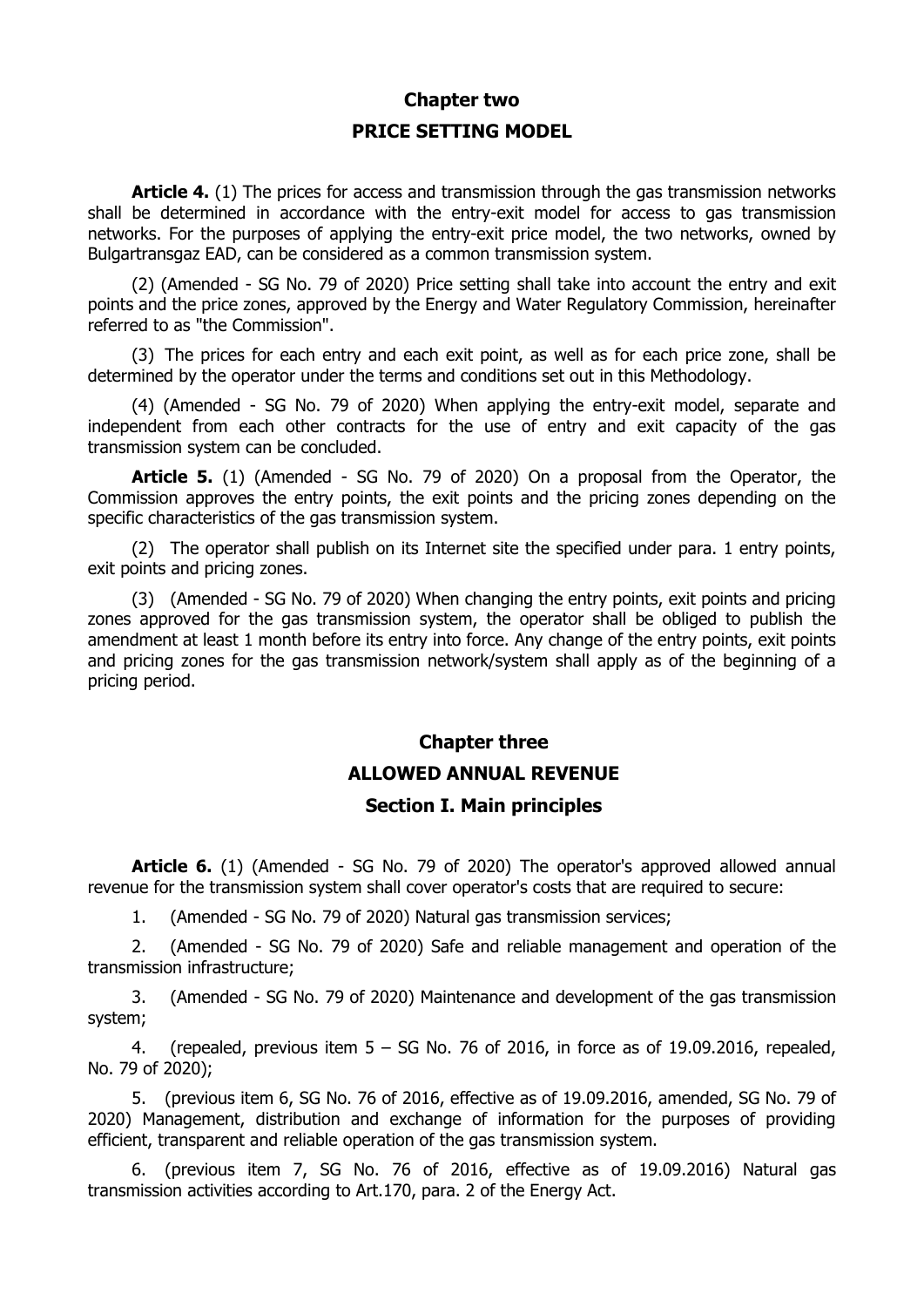(2) (Amended SG No. 79 of 2020) The approved allowed revenues for each year of the respective regulatory period shall be set by the operator based on the method "revenue cap method".

(3) (Amended - SG No. 76 of 2016, effective as of 19.09.2016, SG No. 79 of 2020) The regulatory period shall be from 2 to 5 years, set by a decision of the Commission on a proposal from the Operator.

(4) (Repealed, previous para  $5 - SG$  No 76 in 2016, in force as of 19.09.2016, repealed No. 79 in 2020).

#### **Section II.**

#### **Allowed revenue setting**

**Article 7.** (1) (Amended - SG No. 76 of 2016, effective as of 19.09.2016, SG No. 79 of 2020) The allowed annual revenue for each year of the regulatory period shall be determined as follows:

 $AAR_t = BAAR_t + C_t + A_t$ 

Where:

**AAR<sub>t</sub>** - approved allowed annual revenue for the respective year of the regulatory period;

**BAAR<sub>t</sub>** - base allowed annual revenue for the respective year of the regulatory period;

**Ct** - directly transferable costs for the respective year of the regulatory period (according to Art. 17);

**A<sup>t</sup>** - annual adjustment for the respective year of the regulatory period reflecting the regulatory account release (according to Art. 16a)

**t -** respective year of the considered period.

(2) (Amended - SG No. 79 of 2020) The base required annual revenues shall be determined in accordance with the following formula:

$$
BAAR_t = BAAR_{t-1} \cdot (1 + I_{t-1})(1 - X)
$$

where:

**I**<sub>t-1</sub> - is the forecast inflation for the year preceding the year t, measured by the Consumer Price Index;

**X** - smoothing factor of the base allowed annual revenues for the regulatory period.

(3) (Amended and supplemented - SG No. 76 of 2016, effective as of 19.09.2016)The factor X is obtained by solving the following equation:

$$
\sum_{t=1}^{n} \frac{ACA_t}{(1+RR)^t} = \sum_{t=1}^{n} \frac{BRAR_0(1-X)^t}{(1+RR)^t}
$$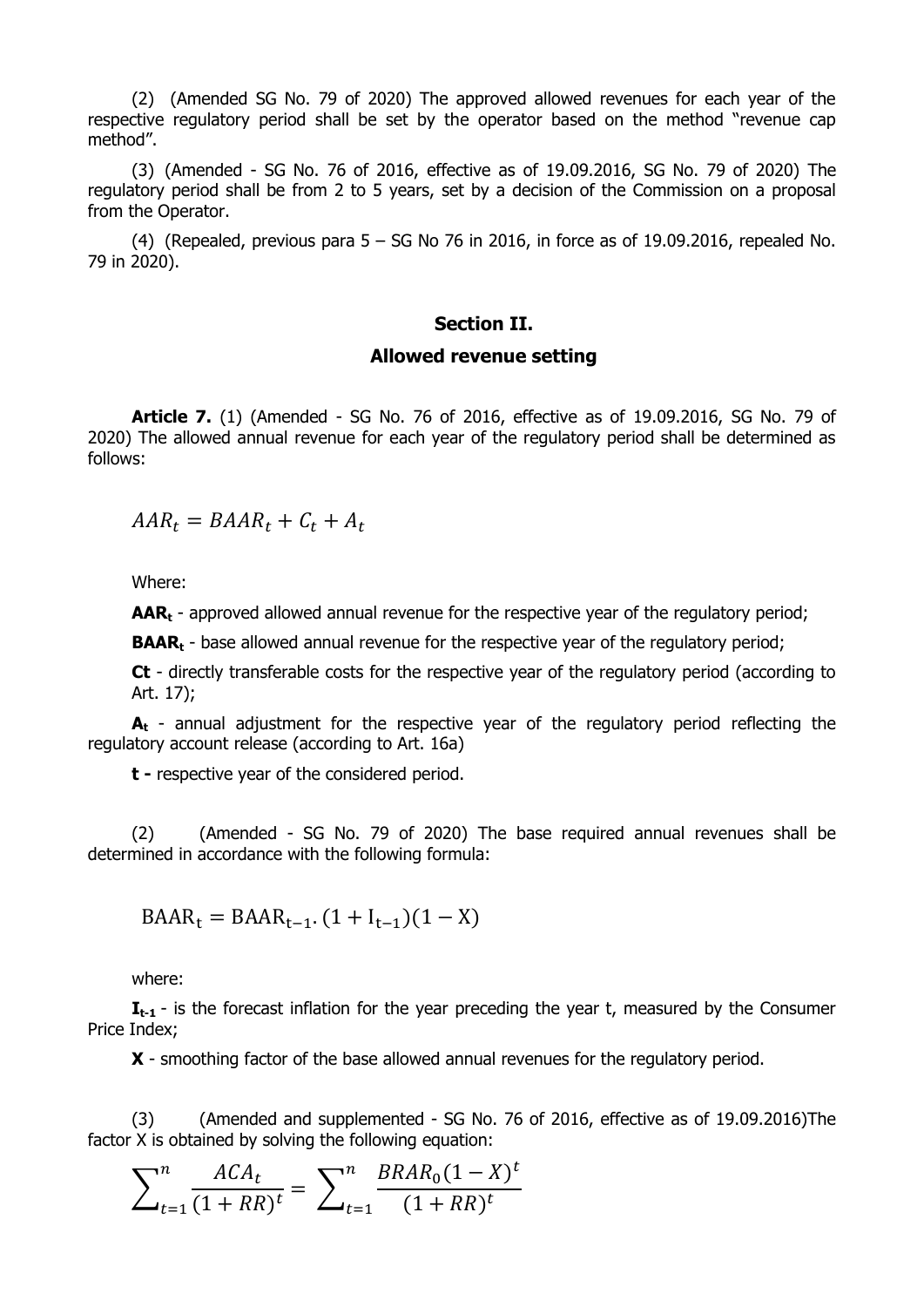where:

**ACA<sup>t</sup>** – annual calculated amount of operating costs, depreciation and return on the assets for year t, necessary for the activity transmission of natural gas, determined on the basis of economically substantiated costs and return on the capital, based on the Operator's Business plan as approved by the Commission according to the formula:

 $ACA_t = P_t + A_t + RB_t$ . RR,

where:

**P<sup>t</sup>** - Operating controllable costs to set the base allowed annual revenues for the respective year (in line with article 9);

**A<sup>t</sup>** - Calculated annual depreciation to set the base allowed annual revenues for the respective year (in line with article 12);

(Amended - SG No. 79 of 2020) **RB<sup>t</sup>** – calculated return basis for the respective year (according to article 13);

**RR** - rate of return of company's capital (according to article 14) approved by the Commission for the regulatory period;

**n** - number of years in the regulatory period;

 $BRAR_0 = ACA_0 = P_0 + A_0 + RB_0 * RR$ 

(Amended - SG, No. 79 of 2020) BRAR - achieved estimated base annual revenues for the base year  $(t = 0)$ 

(4) (New - SG No. 76 of 2016, effective as of 19.09.2016) The allowed annual revenues do not include the revenues from services provided to customers related to the licensing activity.

**Article 8.** (Amended - SG No. 76 of 2016, effective as of 19.09.2016, SG No. 79 of 2020)

The forecast costs required for the activity transmission through the gas transmission system are the economically justified costs determined on the basis of the Operator's Business Plan approved by the Commission.

**Article 9.** (1) (Amended - SG No. 76 of 2016, effective as of 19.09.2016) The operating controllable costs for the respective year of the regulatory period are determined according to the following formula.

 $P_t = P_{t-1}$ . (1 – E),

where:

 $P_{t-1}$  - operating controllable costs for the previous year from the regulatory period.

Е - factor of efficiency improvement, determined by a Commission's decision prior to the start of the regulatory period to be applied for each pricing period of the regulatory period;

(2) (Amended - SG No. 76 of 2016, effective as of 19.09.2016) The initial level of the operating controllable costs shall be determined on the basis of the forecast average amount of the annual operating costs necessary for the natural gas transmission activity for the regulatory period, determined on the basis of the Operator's Business Plan approved by the Commission.

**Article 10.** (1) Operating costs are split in two main groups: conditionally fixed operating costs and variable operating costs depending on their connection with the transported natural gas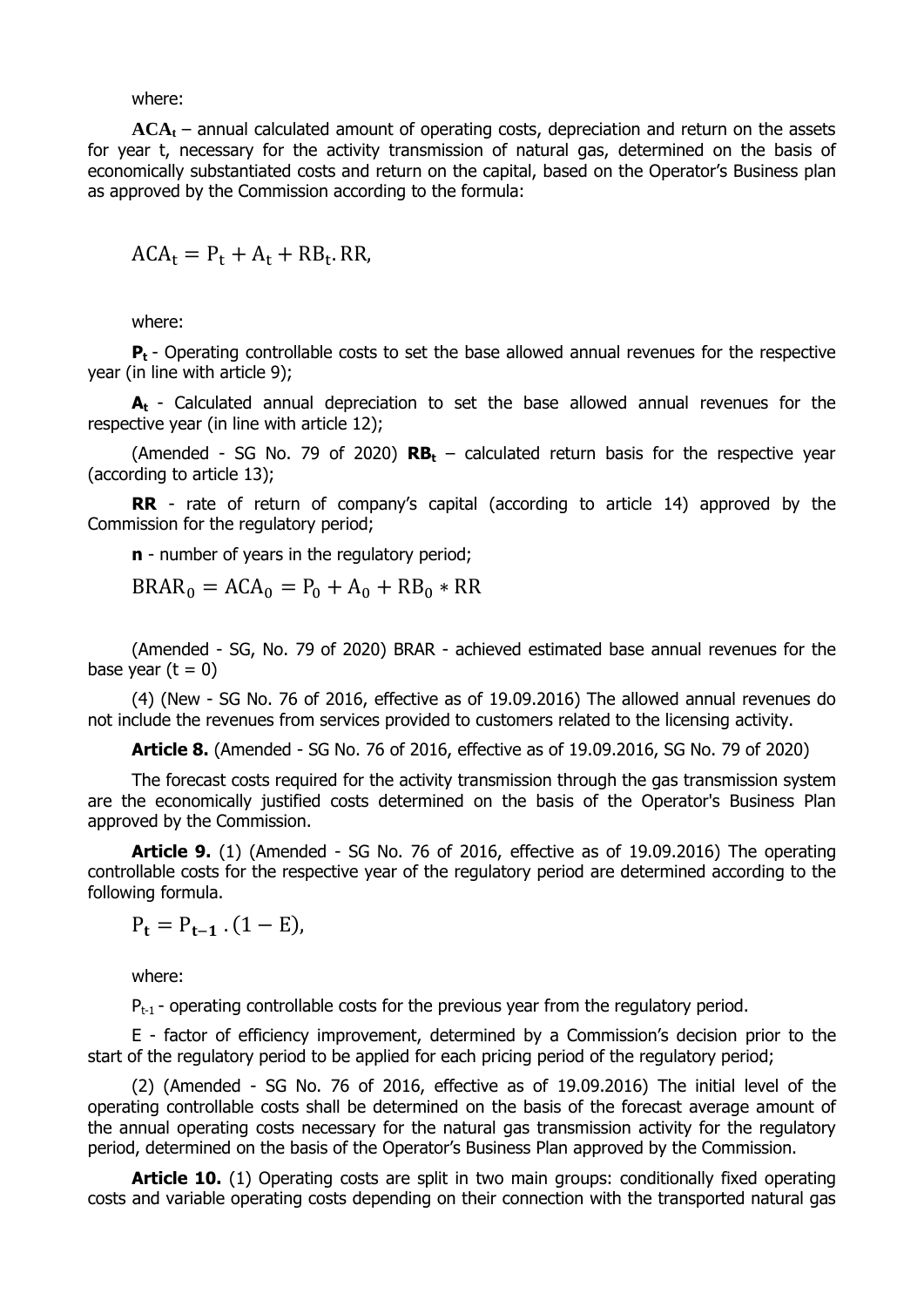quantities. The costs in each of the groups shall be also specified by economic elements.

(2) (SG No. 79 of 2020) The conditionally fixed operating costs include the costs for the natural gas transmission activity through the transmission system which do not depend directly on the forecast transported natural gas quantities, including the costs for operation and maintenance, repairs and others.

(3) (SG No. 79 of 2020) Variable costs for the natural gas transmission activity depend on the transported natural gas quantities through the gas transmission system.

Article 11. (1) (SG No. 79 of 2020) The costs for the activity do not include costs not related to the natural gas transmission activity through the transmission system, financial costs, costs of occasional and/or extraordinary nature, as well as:

1. costs for tax on the profit;

2. costs for future periods;

3. costs for impairment losses;

4. (Amended - SG No. 76 of 2016, effective as of 19.09.2016) current costs for charged provisions in the meaning of Art. 38 of the Corporate Income Tax Act;

5. current costs or obligations for reducing the book value of the goods and inventories;

6. costs for penalties and/or fines imposed by state or municipal authorities;

7. costs for interests for late payment, penalties and other payments related to default contracts;

8. costs for donations and paid unused leaves from previous period;

9. the costs under article 204 of the Corporate Income Tax Act as well as the costs for tax charged on them under article 216 of the Corporate Income Tax Act.

10. costs that lack any technical and economic rationale or any other rationale and evidence by the licensee;

11. (Amended - SG No. 79 of 2020) costs for which the Commission justifiably accepts that are not in users' interest or costs not required for the performance of the licensing activity.

12. (New - SG No. 76 of 2016, effective as of 19.09.2016) legal costs other than the state taxes related to cases on collecting receivables.

(2) (Repealed - SG No. 76 of 2016, effective as of 19.09.2016)

**Article 12.** (1) (Amended - SG No. 76 of 2016, effective as of 19.09.2016) Depreciation costs to set the allowed annual revenues for each year of the regulatory period shall include the forecast amount of the annual depreciation of the existing and the new assets acquired during the respective year, serving the activity of transmission of natural gas and determined on the basis of the Operator's Business Plan approved by the Commission.

(2) For regulatory purposes the depreciation costs shall be calculated on the basis of substantiated economical and technical useful live of assets according to Annex No.1 enclosed to this Methodology by applying a linear depreciation method.

(3) The depreciation costs shall be charged after the date of the respective asset's entering into operation.

**Article 13.** (1) The base of return is the basis upon which the operator shall receive return on the invested capital.

(2) (Amended - SG No. 76 of 2016, effective as of 19.09.2016, No.79 of 2020) The base of return to set the allowed revenues for each year of the regulatory period shall include the assets acquired for valuable consideration by the operator, serving the activity of natural gas transmission through the gas transmission system and shall be determined on the basis of Operator's Business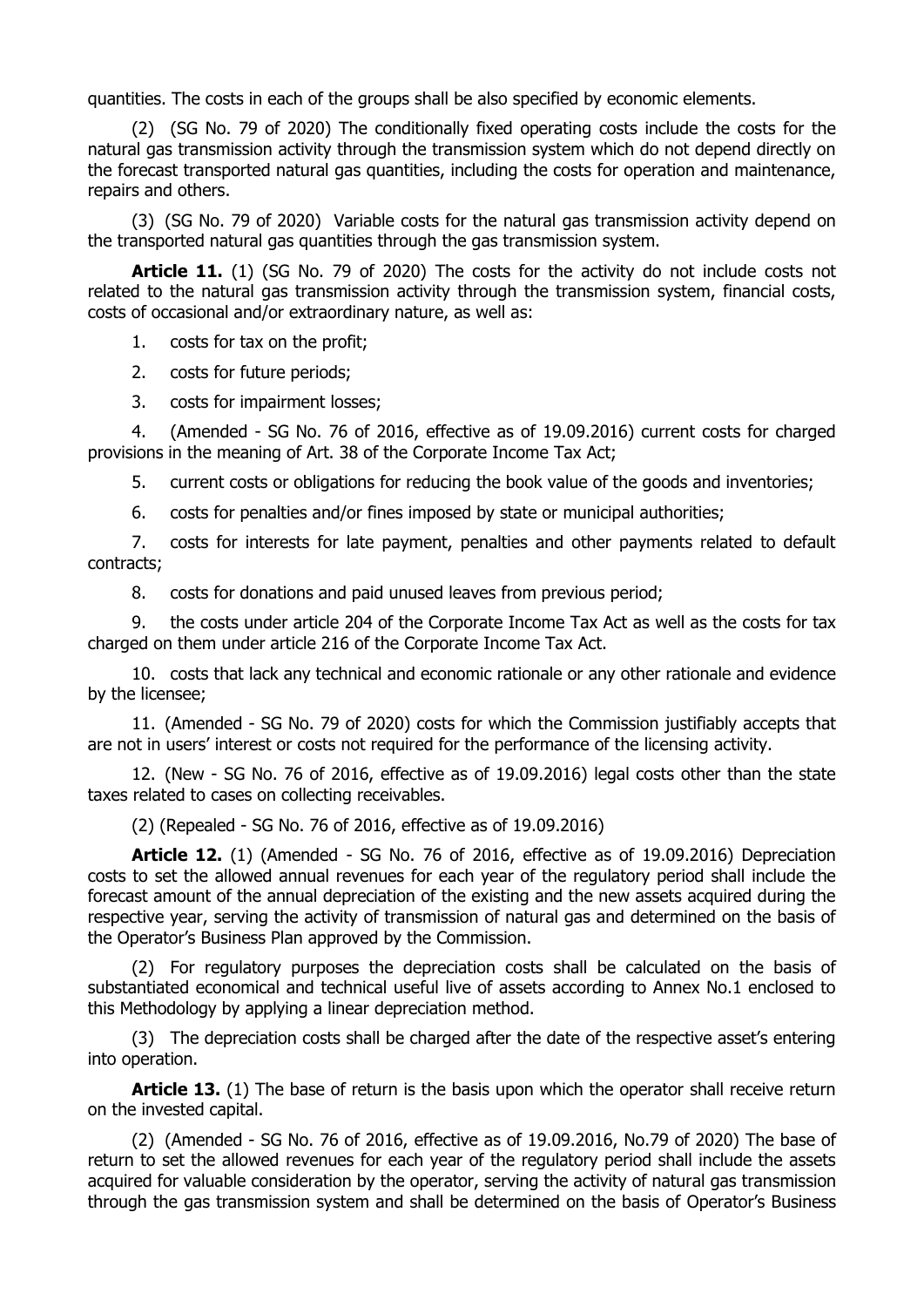Plan approved by the Commission. The base of return shall be calculated according to the following formula:

 $RB_t = A_{t-1} + Inv_t + Am_t - F_t + WC_t$ 

where:

**RB<sup>t</sup>** – the base of return setting the allowed revenues for year t of the regulatory period;

 $A_{t-1}$  – the forecast balance value of the assets being used and having useful life at the end of the previous year;

(Amended - SG No. 79 of 2020) **Inv<sup>t</sup>** – investment component to set the base return for the respective year of the regulatory period, determined as a sum of the forecast investments for the respective year of the regulatory period, necessary for the activity of natural gas transmission and in accordance with the approved Operator's Business Plan;

**Am<sup>t</sup>** – depreciation component to set the allowed revenue for the respective year of the regulatory period, determined as sum of the forecast annual depreciation of the existing assets and the new investments planned for the respective year of the regulatory period, required for the activity of natural gas transmission and in accordance with the Operator's Business Plan approved by the Commission.

(Amended - SG No. 79 of 2020) **F<sup>t</sup>** – the forecast balance value of the grant financing of assets at the end of the respective year of the regulatory period, including at the expense of the connection fee, grants, donations, aid etc. in accordance with the Operator's Business Plan approved by the Commission.

**WC<sup>t</sup>** - required working capital to set the allowed revenues for the respective year of the regulatory period, representing the required capital amount used in the process of financing operator's annual activities; the required working capital shall be formed as 1/8 of the amount of its annual operating monetary costs for the respective year of the regulatory period for the transmission activity on the basis of the Operator's Business Plan approved by the Commission, excluding depreciation and impairment costs of bad debts;

(3) (Amended - SG No. 79 of 2020) The value of the fixed assets/forecast investments related to the activity of the natural gas transmission through the gas transmission system shall not include:

1. assets not related to the activity of natural gas transmission (including holiday homes and other social objects) and/or rented, decommissioned;

2. assets with residual value which shall be decommissioned in the first year of the regulatory period;

3. assets in the form of construction works in progress.

**Article 14.** (1) The rate of capital return is equal to the weighted average cost of capital. The weighted average cost of capital is the rate of the debt and the equity, weighted according to the share of each of these financial sources.

(2) The rate of capital return shall be determined as a real rate before taxation according to the following formula:

$$
RR = SH_E * \left(\frac{RR_E}{1 - \frac{CT}{100}}\right) + SH_D * RR_D
$$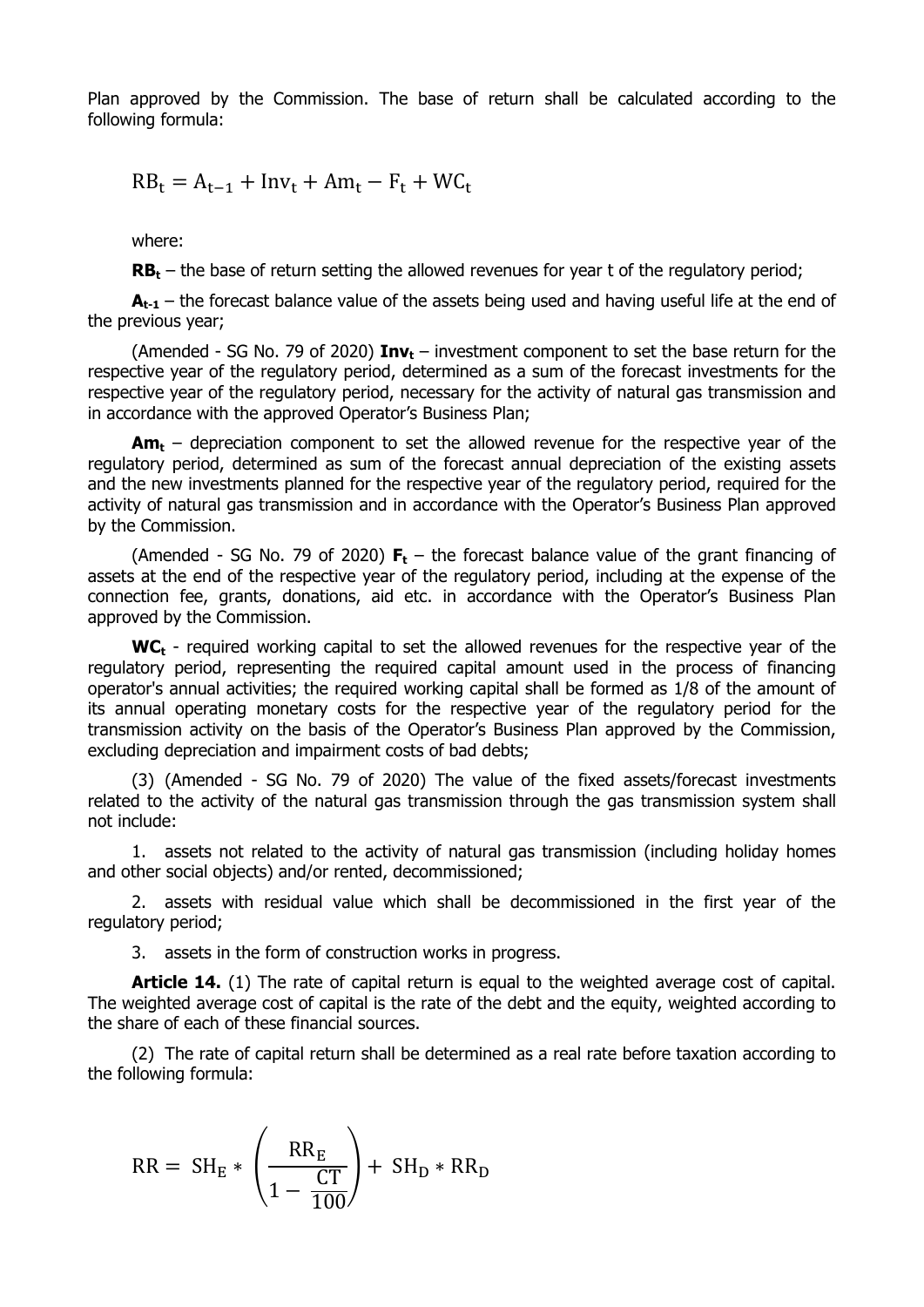Where:

 $RR<sub>E</sub>$  rate of return of the capital before taxation

 $SH_F$  - share of equity in the entire capital;

 $RR<sub>F</sub>$  –rate of return of equity after taxation;

CT - corporate tax under the Corporate Income Tax Act, %;

 $SH<sub>D</sub>$  - share of debt in the entire capital;

 $RR<sub>D</sub>$  –rate of return of the debt.

(3) The return rate of the capital shall be calculated for the entire company's capital.

**Article 15.** (1) Equity capital does not include the financial result for the current period (profit or loss) of the Company's activity.

(2) The Commission shall approve the rate of return of the equity capital according to article 18, taking into account factors such as: comparisons with other companies with similar risk level, access to funding, current financial and economic conditions in the country, alternative capital price, corporate specific risk, corporate financial policy and capital structure, corporate financial history.

(3) (Amended - SG No. 79 of 2020) The Commission shall approve a suitable target capital structure for the regulatory period.

Article 16. (1) The debt shall include reimbursable loans and liabilities under financial lease contracts.

(2) The Commission may determine set the maximum market price of the debt on the basis of statistical data on its market values and/or officially published forecast information.

(3) (Amended - SG No. 79 of 2020) In calculating the average cost of the debt, the Commission takes into account the annual interest rates of existing and planned loan agreements and the relative weight of the respective loans in the total amount of the attracted capital.

(4) In cases where financial lease contract has been signed and no constant interest rate has been specified, the Commission shall determine an average interest rate for the whole period of the contract.

**Article 16a**. (New - SG No. 76 of 2016, effective as of 19.09.2016) (1) (Amended - SG No. 79 of 2020) The Operator adjusts the allowed annual revenues with amounts received as a result of an inconsistency between the actually received annual revenues and the approved allowed annual revenues from previous price periods. For this purpose, the Operator maintains a special regulatory account, where the annual differences between actual revenue received and the revised annual allowed revenue are annually accumulated.

(2) The revised annual allowed revenue is determined when recalculating the approved annual allowed revenue for the respective price period on the basis of the actual inflation and the actual directly transferable costs.

(3) (Amended - SG No. 79 of 2020) The balance accumulated in the regulatory account shall be released in the end of the regulatory period and shall be covered by adjustment of the determined allowed annual revenues for the next regulatory period.

(4) Part of the accumulated balance can be released during the regulatory period and the released part cannot exceed 10% of the revised annual allowed revenue for the year t. In such case the Operator can adjust the approved annual allowed revenue and respectively the prices for access and transmission in the year t+2.

(5) For price regulation purposes the Commission reviews the implementation of the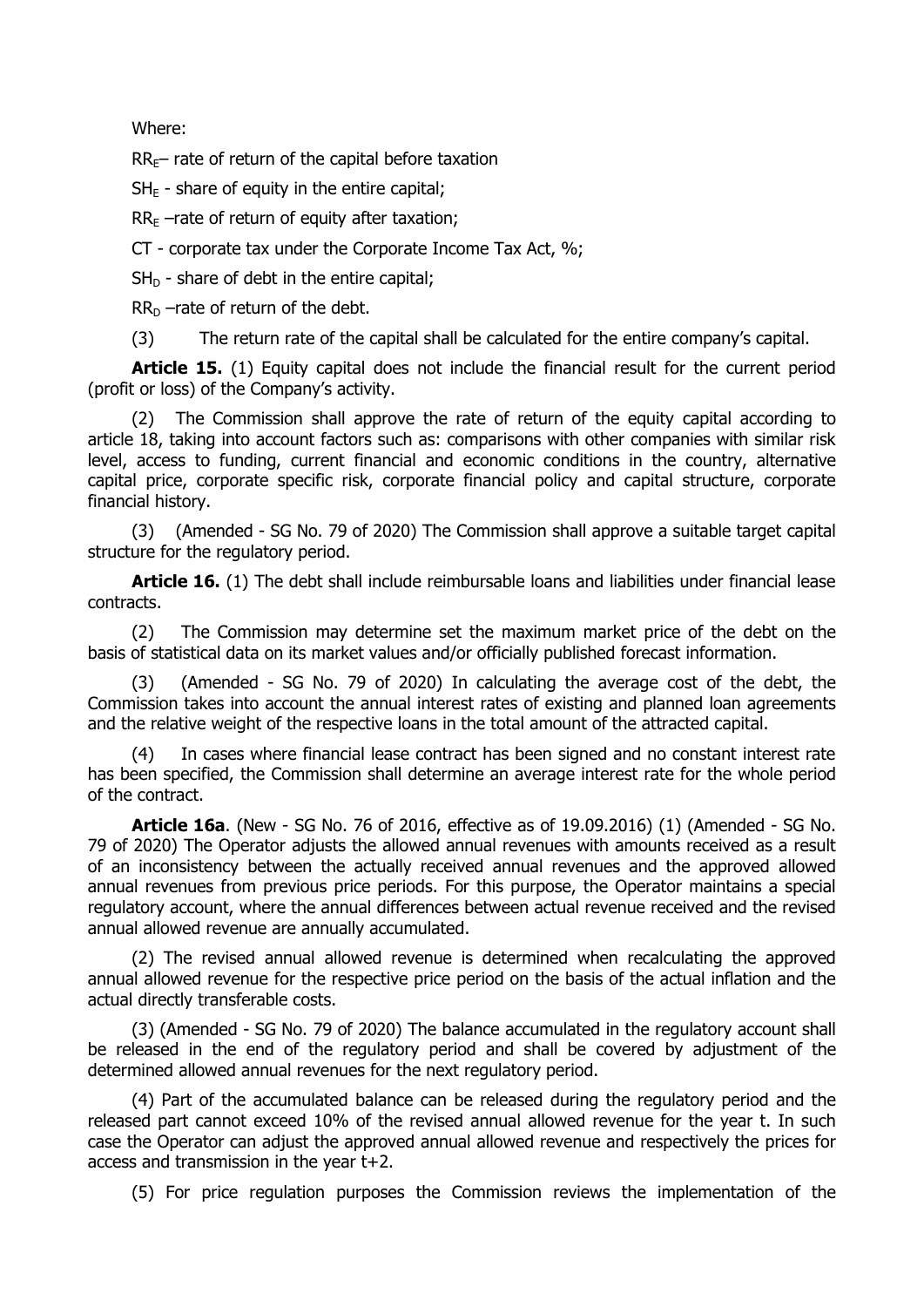investments in the end of the regulatory period. If the amount of the actually performed investments is lower than the forecast investments and this difference is due to an effective investment policy, the Commission may oblige the Operator to reduce the annual allowed revenues for the next regulatory period with the amount reflecting the excess of depreciation and return.

**Article 17.** (Amended - SG No. 76 of 2016, effective as of 19.09.2016, No.79 of 2020) The directly transferable costs for the respective year of the regulatory period shall be determined each year and shall include the following elements:

1. (Amended - SG No.79 of 2020) Costs arising from the fulfilment of the public service obligations, including those related to security of supply and performance of the operator's obligations arising from the Emergency Action Plan approved by Ordinance of the Minister of Energy pursuant to Regulation (EU) 2017/1938 of the European Parliament and of the Council of 25 October 2017 concerning measures to safeguard the security of gas supply and repealing Regulation 994/2010;

2. (Amended - SG No. 79 of 2020) Share of fees owed by the operator for its participation in the European Network of the Transmission System Operators for Gas, as well as other charges due for the respective year;

3. Excise duty over the fuel gas;

4. License fees payable by the operator under the Energy Act;

5. Technological costs and costs for storage of technological gas for the transmission needs;

6. Other costs as proposed by the operator which the Commission accepts to be directly transferable costs in its nature.

### **Section III.**

# **Approval of allowed annual revenues and pricing elements**

### **(Title Amended – SG No. 79 of 2020)**

**Article 17A.** (New - SG No. 79 of 2020) Prior to the start of each regulatory period, the Operator or the Commission depending on the Commissions' decision shall carry out periodic consultations in compliance with the requirements of Art. 26 of Regulation (EU) 2017/460.

**Article 18.** (1) (Amended - SG No. 76 of 2016, effective as of 19.09.2016, No.79 of 2020) Prior to the start of each regulatory period, on a proposal, the Commission by a decision approves:

1. (Supplemented - SG No. 76 of 2016, effective as of 19.09.2016, Amended SG No.79 of 2020) The allowed annual revenue and the allowed base revenue for the transmission activity for the first year of the regulatory period;

2. (Amended - SG No. 76 of 2016, effective as of 19.09.2016) The return base by years for the regulatory period;

3. The rate of return of the capital for the regulatory period;

4. Forecast amount of costs under article 7, para. 1 for the first year of the regulatory period, assessing their economic soundness;

5. Efficiency improvement factor, which shall be applied for the forecast operating costs;

6. (Supplemented - SG No. 76 of 2016, effective as of 19.09.2016, No.79 of 2020) Smoothing factor of the allowed base revenues for the regulatory period;

7. (Repealed - SG No. 79 of 2020);

8. (New - SG No. 76 of 2016, effective as of 19.09.2016, repealed No.79 of 2020);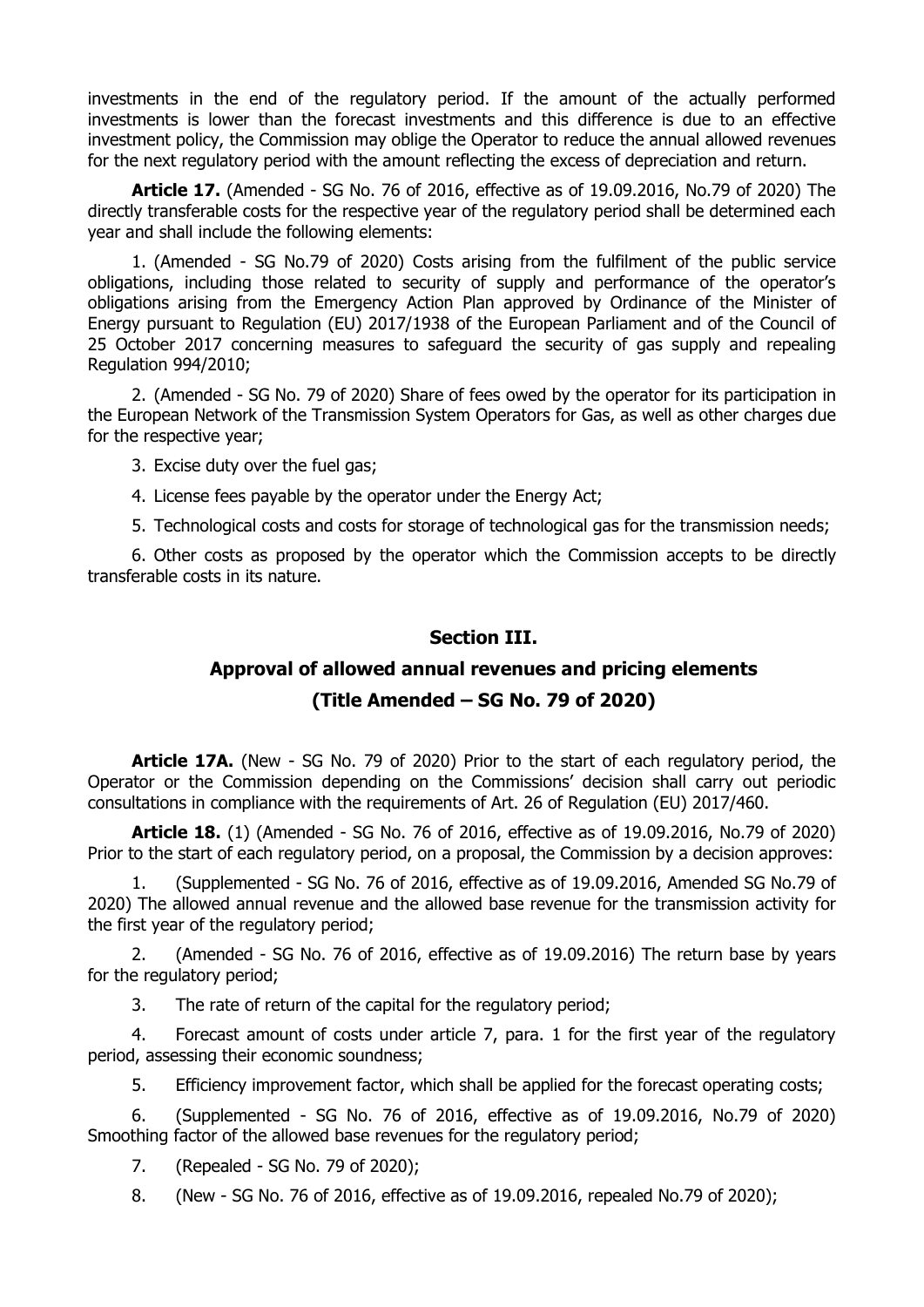9. (New - SG No. 76 of 2016, effective as of 19.09.2016, repealed No.79 of 2020);

10. (New - SG No. 76 of 2016, effective as of 19.09.2016, repealed No.79 of 2020);

11. (New - SG No. 76 of 2016, effective as of 19.09.2016, repealed No.79 of 2020);

(2) (Amended - SG No. 76 of 2016, effective as of 19.09.2016, repealed previous para 4, No.79 of 2020) The Commission may request from the operator to provide a detailed report and analysis of the performance of investments and the achieved results in relation to natural gas quality and customers' service.

(3) (Amended - SG No. 76 of 2016, effective as of 19.09.2016, No.79 of 2020) By a decision under para. 1 and in line with the results of the conducted consultation under Art. 17A, the Commission approves for the regulatory period:

1. The distribution ratio of the allowed revenues from price for access and from price for natural gas transmission;

2. The distribution ratio of the allowed revenues from price for access by entry and exit points;

(5) (Repealed – SG No.79 of 2020)

**Article 18a.** (New - SG No. 79 of 2020) For each price period, by 1 March the Operator shall submit to the Commission a proposal for:

1. entry and exit points/zones for which prices for access and transmission are determined;

2. factors for determining the prices for access for booking short-term capacity products on the basis of the price for a reference firm capacity;

3. seasonal multipliers for determining prices for booking short-term capacity products;

4. a discount when determining prices for access for booking interruptible capacity products;

5. a discount when determining prices for access for entry/exit points to/from natural gas storage facilities.

6. a discount when determining prices for access for entry points from LNG facilities, and at entry points from and exit points to infrastructure developed with the purpose of ending the isolation of Member States in respect of their gas transmission systems**.**

(2) The Commission shall adopt a decision for approval of the discounts, multipliers and seasonal factors under para. 1 after conducting a consultation under Art. 28 of Regulation (EU) 2017/460.

**Article 19.** (Repealed - SG No. 76 of 2016, effective as of 19.09.2016).

**Article 20.** (Repealed - SG No. 76 of 2016, effective as of 19.09.2016).

### **Chapter Four**

### **SETTING A TARIFF STRUCTURE OF**

### **ACCESS AND NATURAL GAS TRANSMISSION PRICES**

**Article 21.** (1) (Amended - SG No. 79 of 2020) The tariff structure of the prices for natural gas access and transmission through the transmission system shall be determined by the Operator.

(2) (Amended - SG No. 79 of 2020) In order to set the prices for access and transmission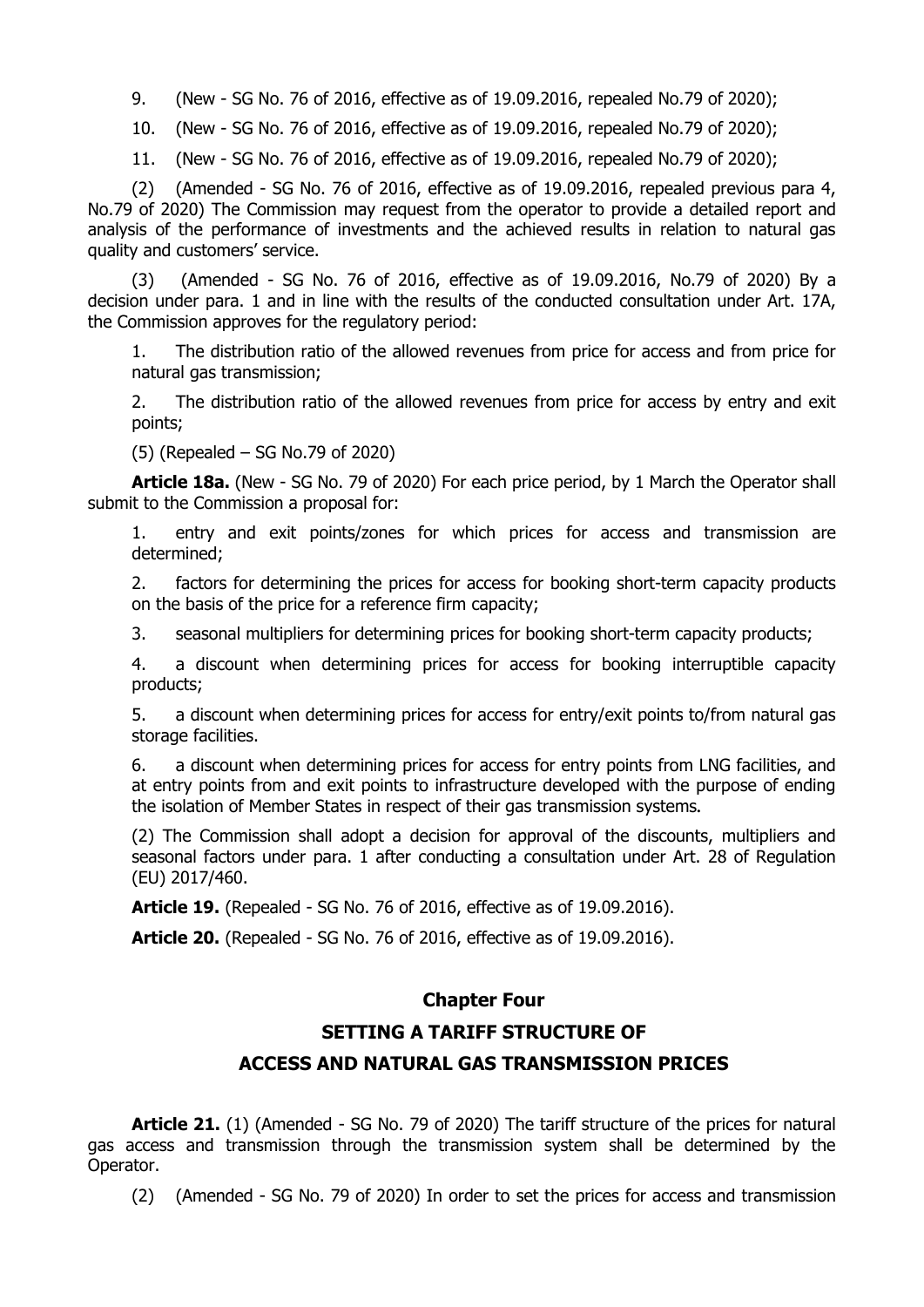through the gas transmission system, the approved allowed annual revenues shall be allocated by pricing components of the tariff structure, determined in line with article 21.

**Article 22.** (1) (Supplemented - SG No. 79 of 2020) Prices of the tariff structure may include:

1. Access price which is determined in BGN per unit capacity for the period of granting access, expressed in unit of measurement BGN/MWh/day/period of granting access;

2. Transmission price determined in BGN per energy unit of natural gas, expressed in unit of measurement BGN/MWh.

(2) (Supplemented - SG No. 79 of 2020) The access price shall be set for the right of network user to use network capacity at the respective entry points, exit points and/or zones under conditions, amount and time limits laid down in an agreement concluded with the Operator. The access price is differentiated by entry and exit points and pricing zones depending on the offered access services at these points/zones.

(3) (Amended - SG No. 79 of 2020) The transmission price shall be set for natural gas quantities transported under the terms and conditions of the concluded Transport Contract. The transmission price shall be the same for all entry and exit points and pricing zones.

**Article 23.** (1) Access prices shall be calculated by types of services for providing capacity for each entry point/zone and exit point/zone of the respective gas transmission network or the transmission system in compliance with the cost allocation mechanism under Section 5 of the Methodology and may include:

1. Access prices in case of reference firm annual capacity;

2. (Amended - SG No. 79 of 2020) Access prices in case of short-term firm capacity products: within-day, day ahead, , month and quarter;

3. Access prices in case of interruptible capacity;

4. (Repealed - SG No. 79 of 2020)

(2) The access prices shall be determined on the basis of the approved allowed annual revenues, reduced by approved allowed annual revenues, allocated to set the transmission price.

(3) (Supplemented - SG No. 79 of 2020) Access prices in case of interruptible capacity including access prices in case of virtual reverese capacity on a commercial basis (blackhaul) shall be determined by taking into account the probability of interruption.

(4) Access price shall be calculated on the basis of provided capacity at the entry points/zones and exit points/zones and by types of offered services in line with a contract concluded with the Operator.

**Article 24.** (1) (Amended - SG No. 79 of 2020) The Operator shall offer the following natural gas transmission services for the respective entry and exit points/pricing zones of the gas transmission system:

1. Short- or long-term transmission services based on contracted firm capacity;

2. Short- or long-term transmission services based on contracted interruptible capacity (physical or virtual);

(2) (Amended - SG No. 76 of 2016, effective as of 19.09.2016) The types of natural gas transmission services offered by the Operator are published on the Operator's webpage.

**Article 25.** (1) The transmission price shall be determined on the basis of the approved required annual revenues allocated to set the transmission price.

(2) (Amended - SG No. 79 of 2020) The allowed annual revenues collected from the transmission price may be determined as part of the total allowed annual revenues and may include a component determined based on the variable costs for carrying out the activity of natural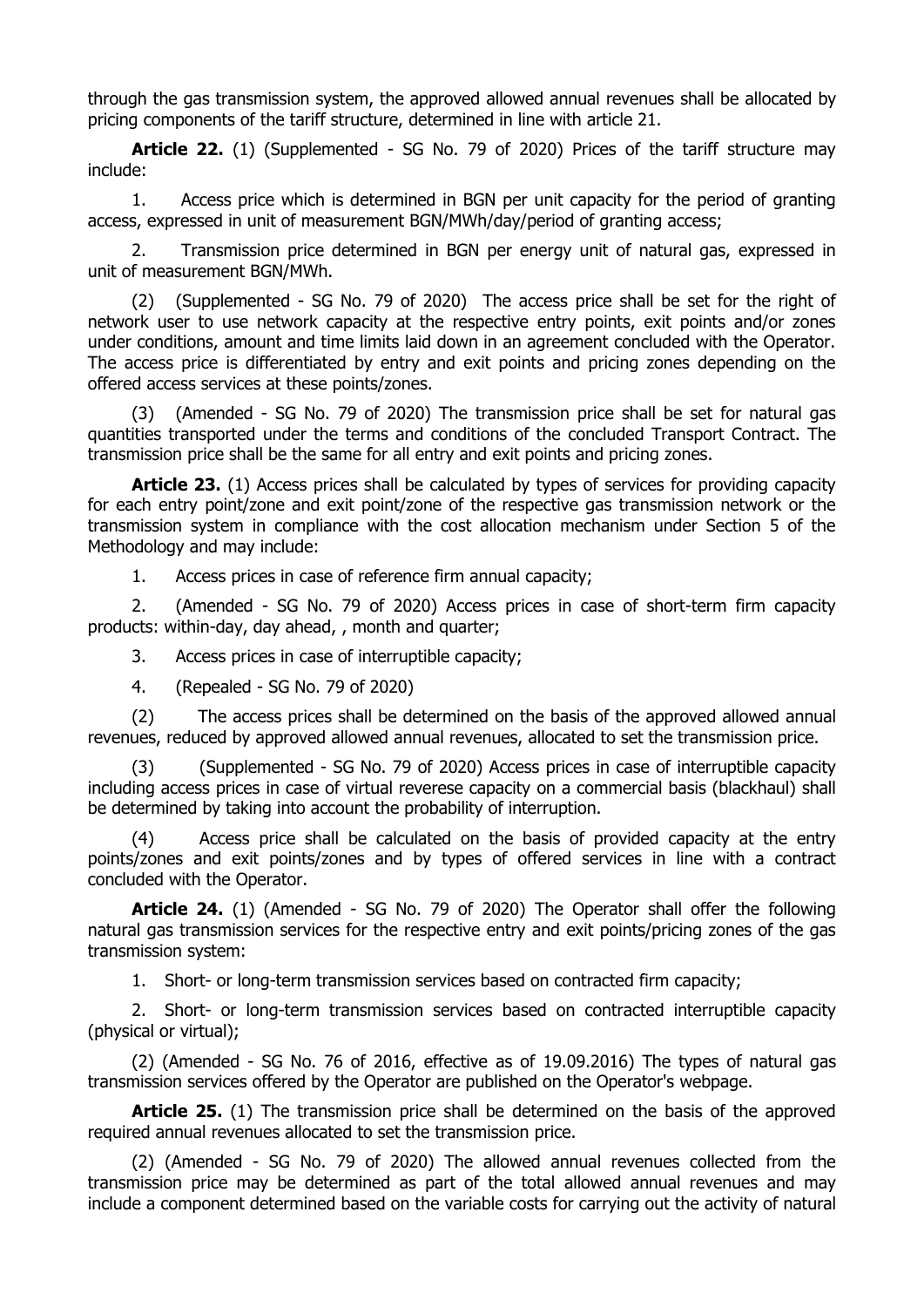gas transmission through the transmission system.

(3) Transmission price may include costs arising from obligations imposed by society. These costs shall be indicated as a separate component in the price.

(4) (Supplemented - SG No. 76 of 2016, effective as of 19.09.2016, amended and supplemented SG No.79 of 2020) If users do not use any specific service for the respective entry and exit points/zones of the gas transmission system and the costs linked to such a service are individual for the specific users via separate price component, they do not pay the component in the transmission price linked with the respective service.

**Article 26.** (Amended - SG No. 76 of 2016, effective as of 19.09.2016, No.79 of 2020) The prices for access and transmission through the gas transmission system do not include imbalance charges which shall be charged separately according to a methodology approved by the Commission.

**Article 27.** (1) Access and transmission price shall be set by the Operator for each pricing period of the regulatory period based on the allowed revenues approved by the Commission.

(2) The determined prices exclude VAT, which shall be charged under the current legislation.

#### **Chapter Five**

### **COST ALLOCATION MECHANISM, RESPECTIVELY OF THE ALLOWED REVENUES AT ENTRY AND EXIT POINTS/ZONES**

**Article 28.** The cost allocation, respectively the allowed annual revenues at entry and exit points/zones shall be done according to the rules, set out in this chapter and Appendix Nº 2 of the Methodology.

**Article 29.** (1) (Amended - SG No. 79 of 2020) For the purpose of allocation of the allowed annual revenues, the gas transmission system is divided into gas pipelines sections, connecting the entry points, exit points and the determined system key points (peaks). The peaks might be stations, connections between gas pipelines with various diameters, natural gas storages. Sections are delimited by such peaks, which have similar technical characteristics - diameters, pressure and operating regimes.

(2) (Amended - SG No. 79 of 2020) The sections should be chosen in such a way as to present the approximate actual flow of gas flows and enable costs evaluation from the entry to the exit points, including pipes diameters, lengths, compressors stations, etc.

**Article 30.** (1) (Amended - SG No. 79 of 2020) The allowed annual revenues shall be split into revenues collected by an access price and revenues collected by the transmission price.

(2) (Amended - SG No. 79 of 2020) The transmission price is the same for all entry and exit points and price zones, and shall be calculated by dividing the allowed annual revenues allocated to this price into the amount from the estimated annual quantities of natural gas at entry and exit points of the gas transmission system.

(3) The allowed annual revenues allocated for collection through price for access shall be allocated by the entry points/zones and the exit points/zones and by various services for providing capacity, as described in para 4-6.

(4) The allowed annual revenues collected by access price shall be allocated by gas pipeline sections based on replacement costs of individual sections.

(5) (Amended - SG No. 79 of 2020) The allowed annual revenues allocated for each gas pipeline section under para 4 shall be divided into the technical capacity of the respective section.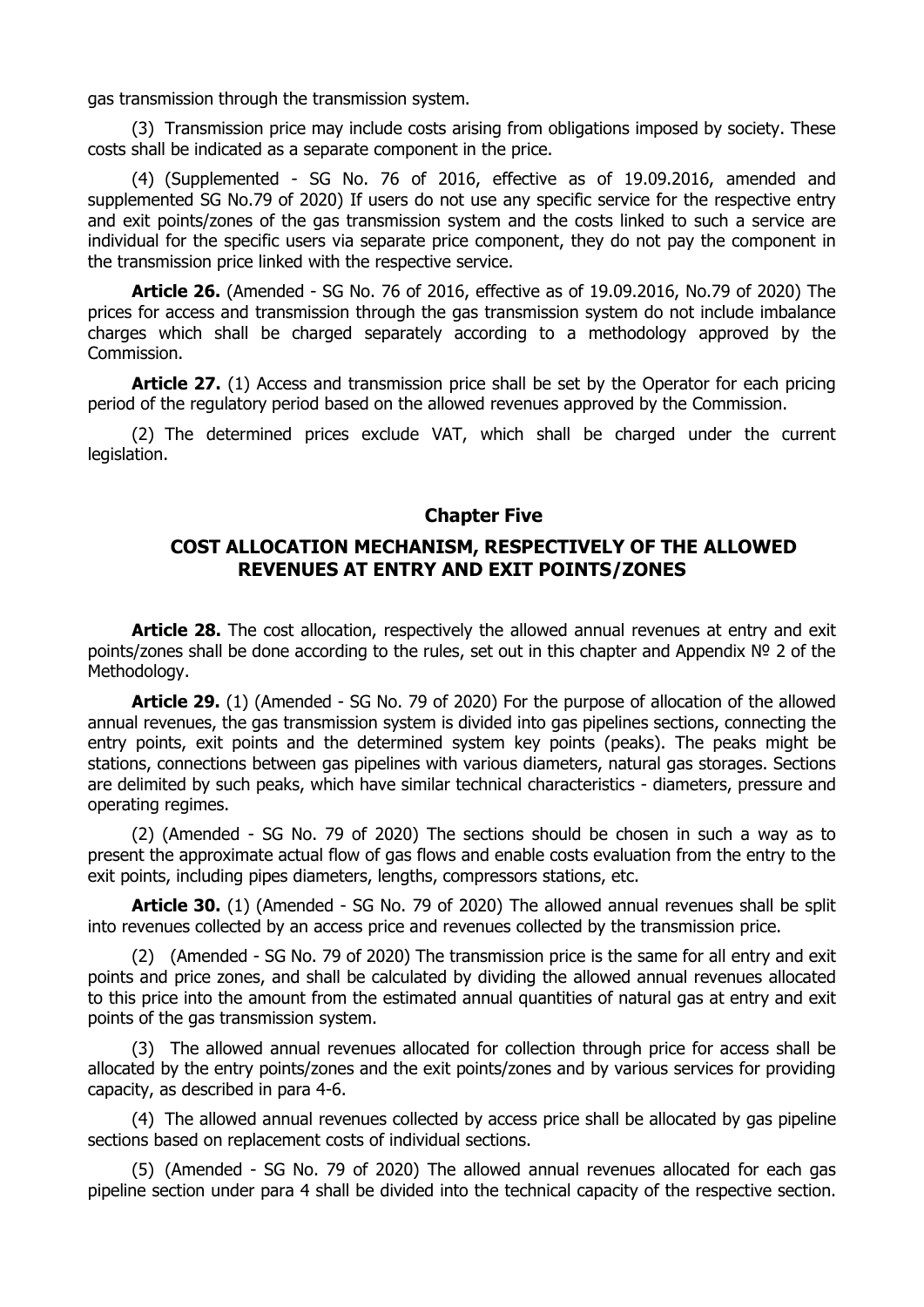The result reflects the unit costs related to the respective gas pipeline section, i.e. the cost of transporting one MWh gas though this section.

(6) (Amended - SG No. 79 of 2020) The path of unit costs is presented under the form of a unit cost matrix. This matrix has as many lines as the exit points are and columns reflecting the entry points of the gas transmission system. The values in this matrix are the sum of the unit individual costs for the various sections of the gas transmission system used to transport one MWh gas from the respective entry point/zone to the respective exit point/zone.

**Article 31.** (1) The access prices for referent firm annual capacity for the respective entry points/zones and exit points/zones are determined in such a way as to reflect the values of the matrix of the unit costs to a maximum degree.

(2) (Amended - SG No. 79 of 2020) The access prices for short-term firm capacity for the respective entry points/zones and exit points/zones are determined on the basis of the resulting prices for access for firm annual capacity allocated to the periods of the specific service, multiplied by a factor, determined in the decision under Art. 18a, para 2.

(3) (Amended and supplemented - SG No. 79 of 2020) The operator can set different access prices in case of short-term capacity in various periods of the year. The resulting access prices for short-term capacity shall therefore be multiplied by seasonal factors for the various annual periods determined in the decision under Art. 18a, para 2.

(4) (Amended - SG No. 79 of 2020) The access prices for interruptible services for the respective entry points/zones and exit points/zones shall be determined on the basis of the resulting access prices for firm capacity.

(5) (Amended - SG No. 79 of 2020) The prices of the different types of services involving provision of capacity at the respective entry and exit points representing exit/entry from/to natural gas storage facilities, prices for access for entry points from LNG facilities, and at entry points from and exit points to infrastructure developed with the purpose of ending the isolation of Member States in respect of their gas transmission systems, are determined on the basis of the resulting access prices for firm capacity, multiplied by a factor, determined in the decision under Art. 18a, para 2.

(6) In the price setting process, the following conditions should be taken into account:

1. covering the allowed annual revenues by the access price;

2. avoiding prices with zero level;

3. (Amended - SG No. 76 of 2016, effective as of 19.09.2016) the set coverage ratio of the approved allowed annual revenues from the price for access from entry points/zones and exit points/zones;

4. (Repealed - SG No. 76 of 2016, effective as of 19.09.2016)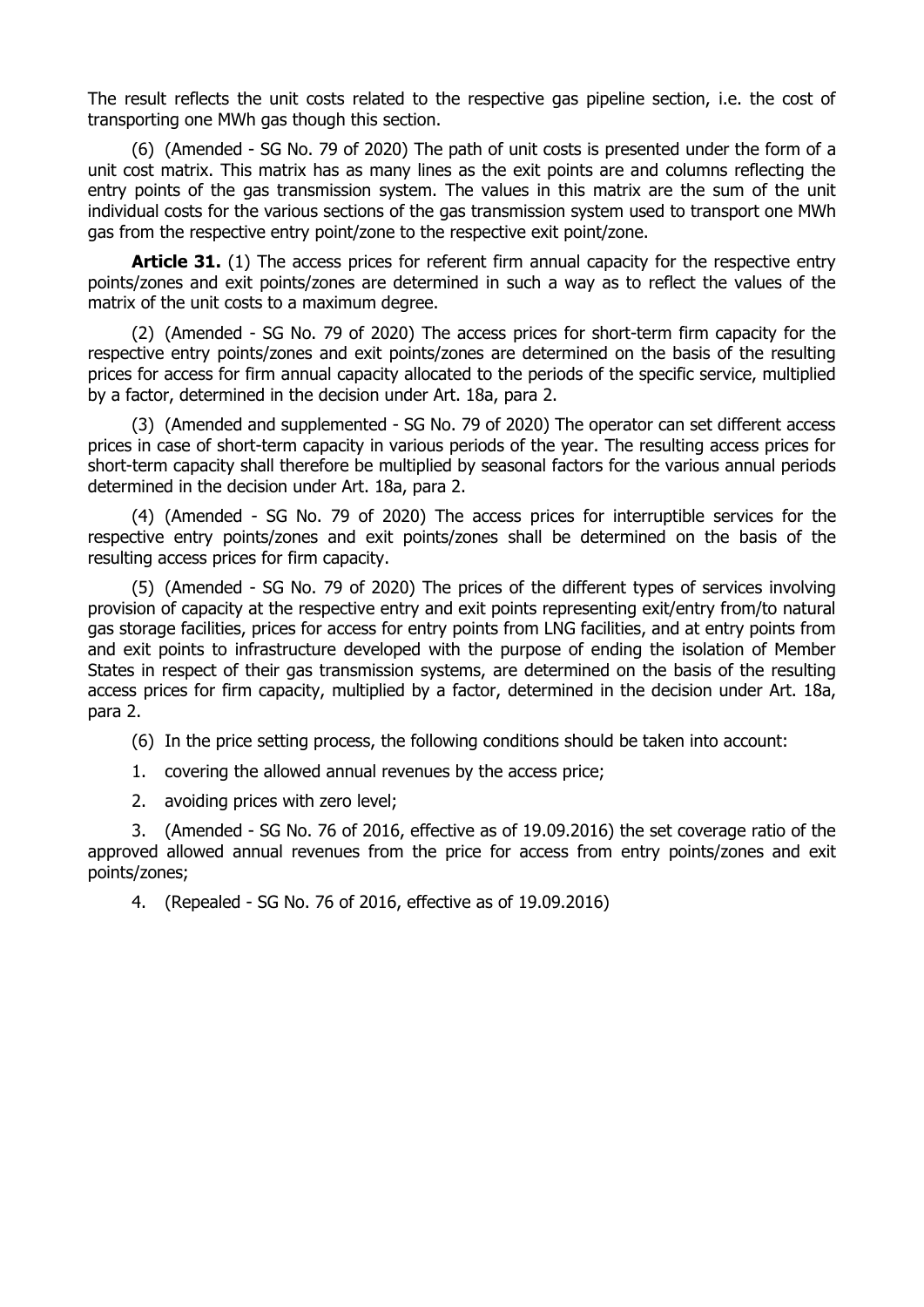### **Chapter Six**

### **PROCEDURE ON SETTING AND MODIFYING THE PRICES FOR NATURAL GAS ACCESS AND TRANSMISSION THROUGH THE GAS TRANSMISSION NETWORKS OWNED BY BULGARTRANSGAZ EAD**

#### **Section I**

### **Setting and modification of the prices for natural gas access and transmission through the gas transmission networks**

**Article 32.** (1) Prior to the beginning of a new regulatory period, the operator shall make a study on the cost of the transmission and access services through the respective transmission network or for the transmission system by:

1. (Amended - SG No. 76 of 2016, effective as of 19.09.2016, No.79 of 2020) Developing a Business Plan for the natural gas transmission activities submitted for approval by the Commission no later than 1 March in the year when the previous regulatory period expires.

2. (Amended - SG No. 79 of 2020) Submitting the application according to Art.18, para 1 of this Methodology; the approved allowed revenues for the first year of the regulatory period shall be calculated and allocated by types of services and entry points/zones and exit points/zones of the gas transmission system in accordance with this Methodology.

(2) The Commission shall examine the application under para 1, item 1 under Art. 4 of Ordinance No. 3/2013 on licensing activities in the energy sector.

(3) (Amended and supplemented - SG No. 76 of 2016, effective as of 19.09.2016) The Commission shall adopt a decision under para 1, item 1 within 45 days of the application's submission to the Commission or as o the removal of the inconsistencies, if any. When adopting a decision, the Commission makes a compliance assessment with the last approved Ten-Year Network Development Plan of the Operator.

(4) Within the application, according to para 1, item 2, the operator shall submit:

1. Data about the basis year, estimate data by pricing years of the regulatory period (investments, costs, quantities, etc.) in accordance with the prepared business plan;

2. Reporting information for all revenues, costs, assets and liabilities for the last reporting year. The reporting information should be developed in accordance with the requirements of Art. 37 of the EA for separate reporting between regulated and non-regulated activities;

3. Annual financial report with appendices thereto, prepared in accordance with the Accounting Act and the applicable accounting standards.

4. Justification and documents, according to Art. 18, para 3;

5. Technical and economic data, including monthly reports on sales in the basis year, as well as any other information related to the allowed annual revenues proposed for approval;

6. Reports prepared in accordance with the requirements of the Commission for providing information. The reports shall be presented in paper and in digital format; the reports shall be signed by a person with representative power and by a chief accountant;

7. Additional information, further to the binding information requested by the reports, at the discretion of the operator;

8. Additional written information, requested by the Commission.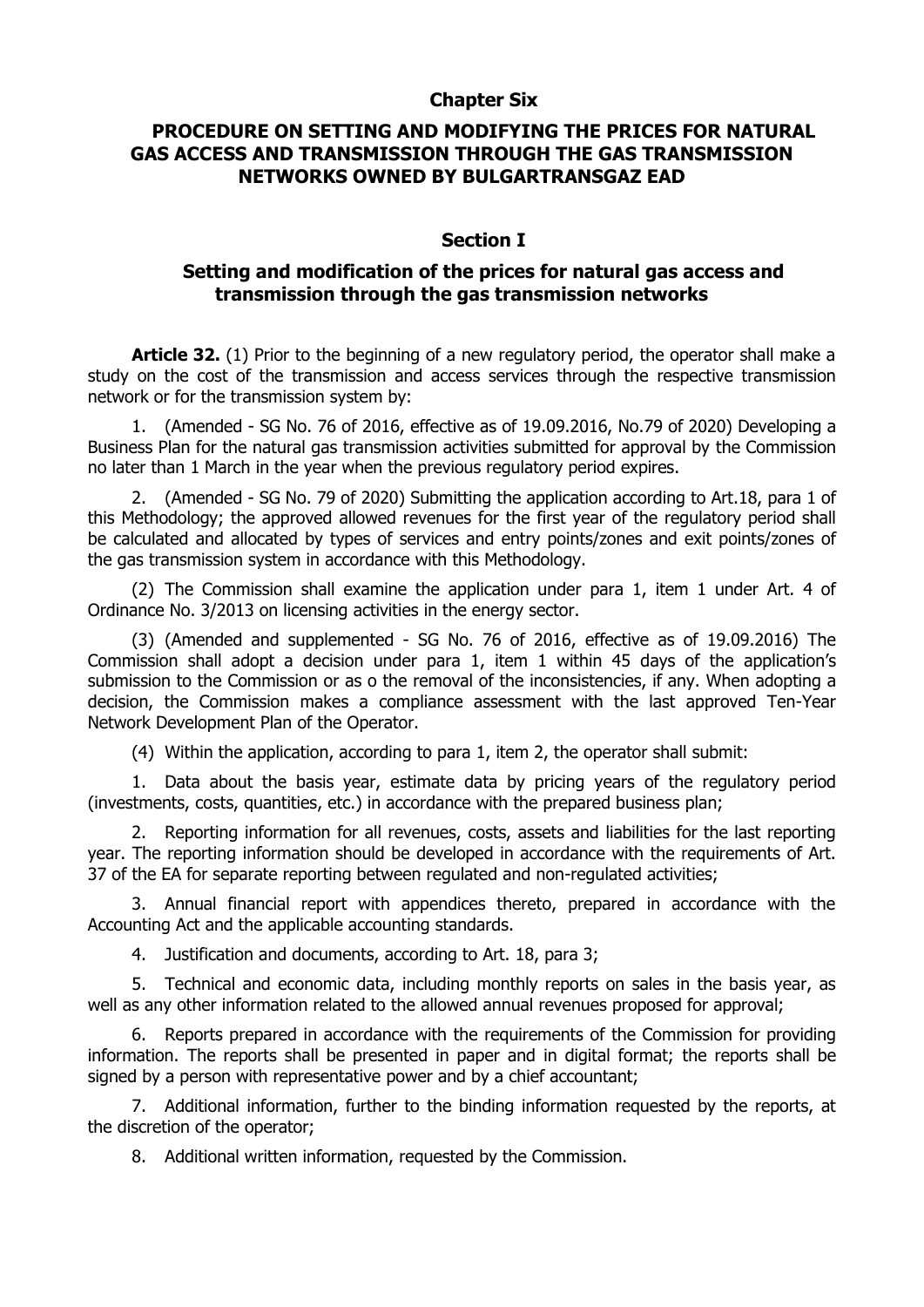**Article 33.** (Amended - SG No. 76 of 2016, effective as of 19.09.2016, repealed No. 79 of 2020)

**Article 34.** (Amended - SG No. 76 of 2016, effective as of 19.09.2016, No. 79 of 2020)

(1) For each pricing period of the regulatory period, the operator determines the prices for access and transmission of natural gas by entry points/zones and exit points/zones on the basis of the approved allowed annual revenues for this pricing period.

(2) The prices under para 1 shall be determined via decision issued by the operator within a period no later than 30 days before the annual yearly capacity auction in line with the ENTSOG calendar.

**Article 35.** (1) (Amended - SG No. 79 of 2020)

The operator shall publish in the media and on its website no later than 7 days before the beginning of the respective pricing period the decision on adoption of natural gas access and transmission prices by entry/zones and exit points of the gas transmission system.

(2) (Amended - SG No. 76 of 2016, effective as of 19.09.2016, No. 79 of 2020)

Within the deadline laid down in para 1 the operator shall send to the Commission a copy of the adopted decision and the following information: the prices set by him according to the present Methodology; a description of the approach and the specific calculations used to set the price under this Methodology.

**Article 36.** The operator shall update the information on its website regarding the applicable access and transmission prices by types of services and entry and exit points/pricing zones, as well as the methodologies related to setting up, calculation and applying natural gas access and transmission prices.

### **Section II.**

### **Applying the access and transmission prices**

**Article 37.** (Amended - SG No. 79 of 2020)The prices for access and transmission through the gas transmission system set in accordance with the rules of this Methodology, shall apply as of the date laid down in the decision under Art.34, para. 2.

**Article 38.** (1) (Amended - SG No. 79 of 2020) The mode and terms of payment of the natural gas transmission services through the transmission system are determined by the operator in the Transport Contract.

(2) (Amended - SG No. 79 of 2020)The network users shall pay the value of the natural gas transmission service, calculated by:

1. price for access at entry points/zones;

2. price for access at exit points/zones, and

3. transmission price depending on the transported quantities of natural gas at the entry and exit points/zones.

(3) The access price is charged on the basis of the capacity provided to the user at entry points/zones and at exit points/zones and depending on the services offered at these points/zones.

(4) (Amended - SG No. 79 of 2020)The transmission price shall be charged on the basis of the natural gas quantities metered by facilities for commercial metering and allocated at the entry and exit points/zones of the gas transmission system.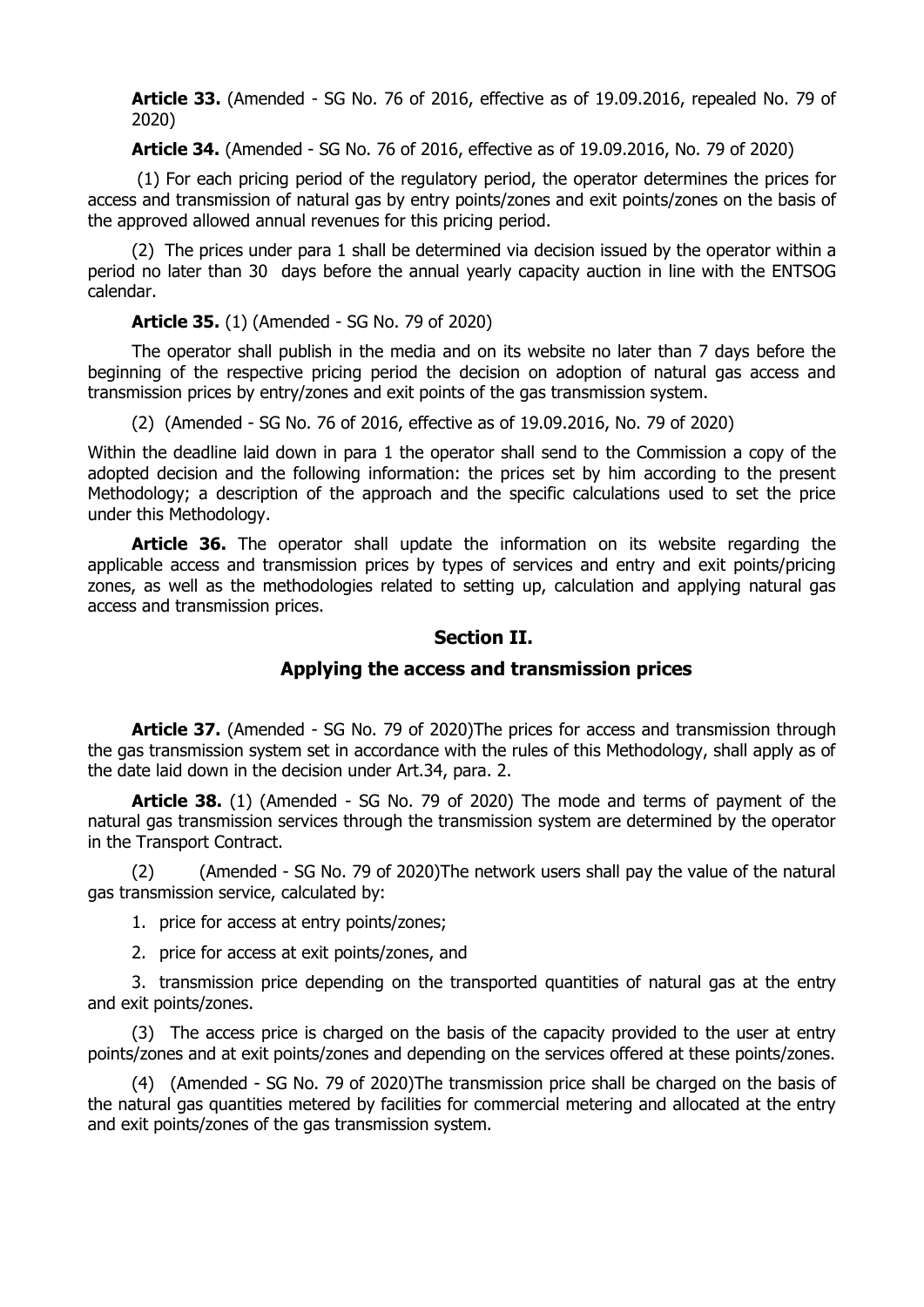#### **Chapter Seven**

### **MONITORING AND CONTROL**

**Article 39.** (Amended - SG No. 76 of 2016, effective as of 19.09.2016, No. 79 of 2020) When exercising its pricing regulation powers, the Commission shall perform ongoing supervision, monitoring and control of the operator's natural gas transmission activities in accordance with the Energy Act, Ordinance No 2 of 2013 for regulation of natural gas prices and the applicable European legislation.

**Article 40.** (1) (Amended - SG No. 76 of 2016) At any time, by its decision the Commission may, in line with the terms and conditions of the effective legislation, provide instructions to the operator on the application of this Methodology, setting a deadline for their implementation. The deadline should be sufficient to enable the operator to perform the necessary actions.

(2) The operator shall be obliged to observe the instructions or the mandatory directions in due time.

#### **SUPPLEMENTARY PROVISION**

§ 1. Within the meaning of this Methodology:

1. **Gas Transmission network** is a system of high-pressure gas pipelines and auxiliary facilities with uniform technological mode of operation for natural gas transmission to the exit of a gas metering station or gas regulation station.

2. **National Gas Transmission Network (NGTN)** is a gas transmission network of main function natural gas transmission to customers in Bulgaria connected thereto and also to interconnection points. The NGTP is owned by Bulgartransgaz EAD and used for performing transmission services;

3. (Amended - SG No. 79 of 2020) **Gas Transmission Network for Transit Transmission (GTNTT)** is a gas transmission network the main function of which is natural gas transit transmission, it is also used for natural gas transmission to customers in Bulgaria connected to the network or to interconnection points on the territory of Bulgaria. The GTNTT is owned by Bulgartransgaz EAD and used for performing transmission services;

**Entry point** is a physical point determined by the operator according to Art. 5, para 1, consisting of one or several points of natural gas acceptance by the gas transmission operator;

5. **Exit point** is a physical point determined by the operator according to Art. 5, para 1, consisting of one or several points of hand-over of transmitted natural gas quantities by the operator to a network user;

6. **Pricing zone/zone** is a combination of two or more entry/exit points, determined by the operator according to Art. 5, para. 1, which are geographically identified and considered as one for pricing purposes;

7. **Network user** is a natural or legal entity having concluded a Transport Contract for transmission though the gas transmission network;

8. **Transmission services** are services related to the provision of rights to use capacity at entry points/zones and exit points/zones of the transmission network and natural gas transmission;

9. **Access** is the right to use the transmission system against payment for capacity booking therein based on a concluded Transport Contract;

10. **Transmission network operator ("operator")** is Bulgartransgaz EAD, owner of the gas transmission networks used to perform natural gas transmission services, holder of licenses for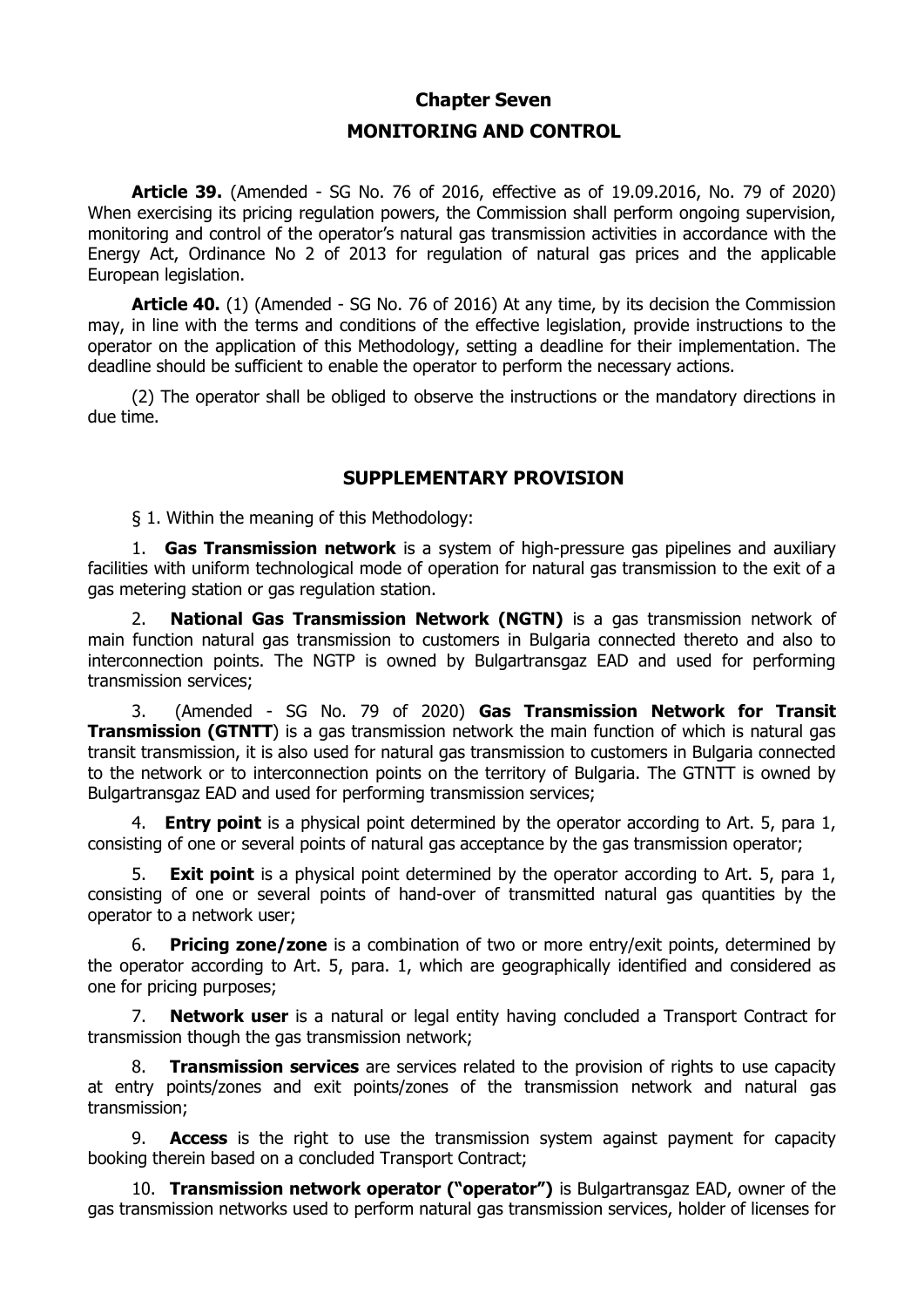natural gas transmission through the national gas transmission network (NGTN), natural gas transmission through the gas transmission network for transit transmission (GTNTT) and for natural gas storage;

11. **Capacity** is the maximum natural gas quantity the operator can transport from/to a certain entry/exit point to the user on one gas day;

12. (Amended - SG No. 79 of 2020) **Natural gas quantity** is a natural gas volume expressed in cubic meters at standard conditions/20°C temperature and pressure of 101 325 Pa or in energy units. The reported amount of gas in cubic meters  $(m^3)$  shall be converted into energy units by multiplying the adjusted volume of gas by the representative calorific value of the gas/high heat at combustion / under standard conditions. The representative calorific value is a single value or combination of values of the high heat of combustion considered most appropriate depending on the type of metering system.

13. **Natural gas transmission** is the transportation of natural gas through the transmission system owned by the operator;

14. **Contracted capacity** is the maximum transmission capacity the operator books for the gas transmission network/system user for the term of the concluded Transport Contracts at the respective entry and exit point;

15. **Firm capacity** is the natural gas transmission capacity contractually guaranteed as uninterruptible by the transmission network operator by virtue of a concluded Transport contract;

16. **Interruptible capacity** is a transmission capacity that might be interrupted by the operator in accordance with conditions set out in the Transport Contract;

17. **Interruptible capacity for reverse flow on commercial basis (backhaul or virtual capacity)** is transmission capacity at an entry-exit point in a direction opposite to the physical flow, performed on a commercial basis (there is no physical flow in the opposite direction);

18. (Amended - SG No. 79 of 2020) **Regulatory period** is a period on the basis of which the allowed revenues of the operator are determined in order to set the prices for access and transmission of natural gas through the gas transmission system. It may include two or more pricing periods;

19. (Amended - SG No. 76 of 2016, effective as of 19.09.2016, No. 79 of 2020) **Pricing period** is the period of one starting on 1 October and ending on 30 September during which the prices for access and transmission of natural gas through the gas transmission system remains unchanged;

20. (Amended - SG No. 79 of 2020) **Base year** is a previous calendar year proceeding the first pricing period of the regulatory period;

21. **Controllable costs** are operating costs related to the licensed activity which the transmission operator can control;

22. **Directly transferable costs** are costs or revenues arising in the process of performing the licensed activity that the operator cannot influence directly.

23. (Amended, SG No. 79/2020) **Gas transmission system/transmission system** is a system comprising the national gas transmission network and the gas transmission network for transit transmission, considered as a single entry-exit system.

24. **Consumer Price Index** is the official annual rate of inflation (I) determined by the National Statistical Institute.

25. (New - SG No. 76 of 2016, effective as of 19.09.2016) **Special regulatory account** is the sum of annual differences between the revised allowed annual revenue and the actual annual revenue.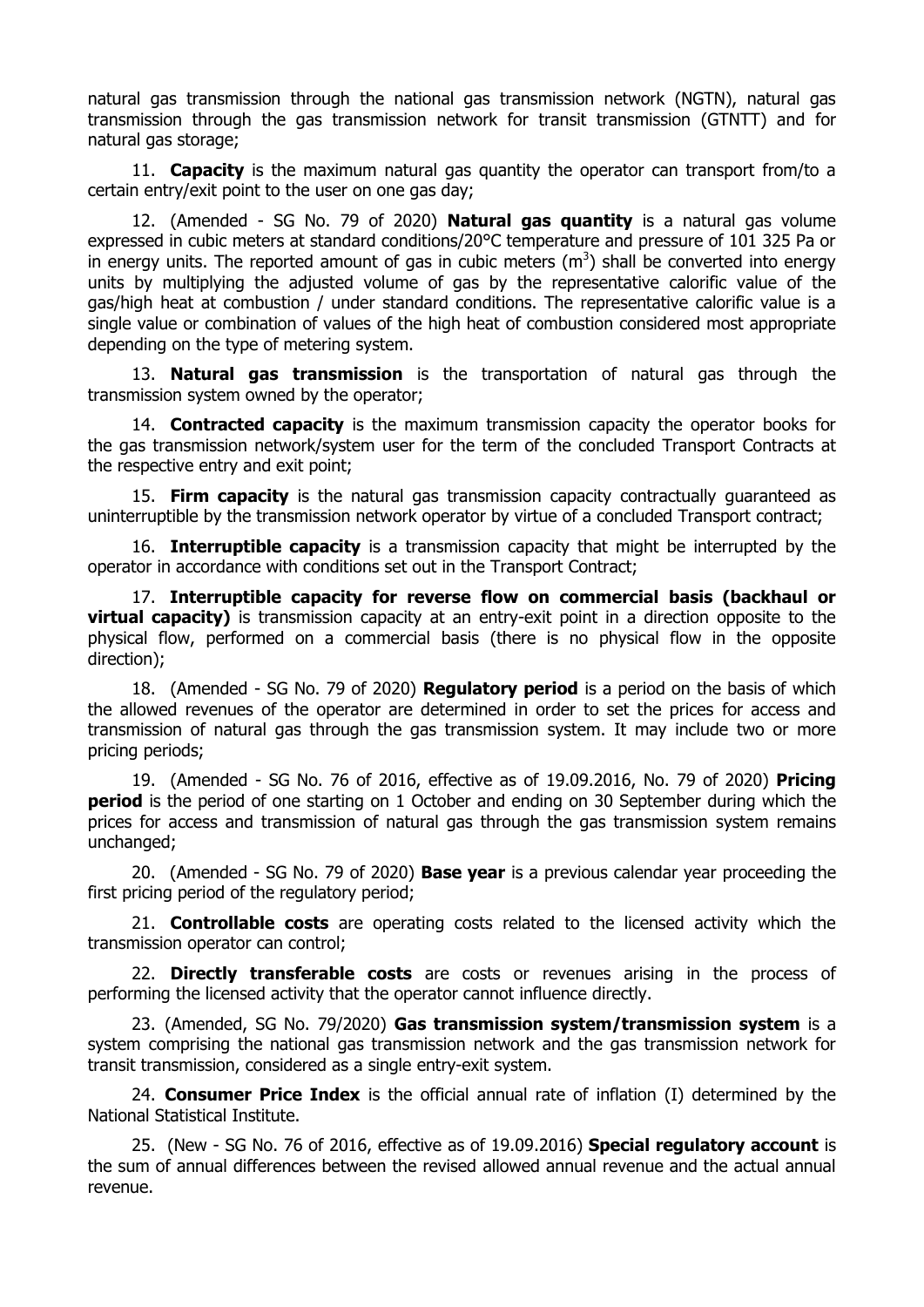### **TRANSITIONAL AND FINAL PROVISIONS**

**§ 2.** This Methodology has been approved by the State Energy and Water Regulatory Commission by Decision under Protocol № 109 of 11.08.2014, item 4 on the grounds of Art. 30, para 1, item 12 of the Energy Act and Art. 16, para 1 of Ordinance No. 2 for regulation of natural gas prices and in compliance with the requirements of Directive 2009/73/EC of the European Parliament and of the Council concerning common rules for the internal market in natural gas and the requirements of Art.13 of Regulation (EC) No 715/2009 of the European Parliament and of the Council on the conditions for access to the natural gas transmission networks.

**§ 3.** Setting prices for natural gas access and transmission through the gas transmission network for transit transmission or the gas transmission system shall be performed by taking into account the effective long-term natural gas transport contract concluded on the basis of an intergovernmental agreement and the necessity of setting prices for access and transmission of natural gas for the available capacity in the network.

**§ 4**. The prices for access and transmission of natural gas set under this Methodology shall be applied in accordance with Art. 37 for all effective Transport contracts, concluded after the date of entry into force of Regulation (EC) № 715/2009 of the European Parliament and the Council on the conditions for access to the natural gas transmission networks.

**§ 5.** The contracts for natural gas transmission concluded before entry into force of the Act for Amendment and Supplement to the Energy Act (promulgated SG 54/2012, in force as of 17.07.2012) where Bulgartransgaz EAD is a party, shall be executed until their expiry under the contracted terms and conditions of the transmission tariffs.

**§ 6.** (Repealed - SG No. 76 of 2016, effective as of 19.09.2016).

**§ 7**. The prices for access and transmission for the first regulatory period shall be set for the entry points/zones and exit points/zones of the transmission system.

**§ 8**. (Repealed - SG No. 76 of 2016, effective as of 19.09.2016).

**§ 9**. (Repealed - SG No. 76 of 2016, effective as of 19.09.2016).

**§ 10**. The Methodology shall be effective as of 01.10.2014.

**§ 11**. (Repealed - SG No. 76 of 2016, effective as of 19.09.2016).

**§ 12.** (Amended - SG No. 76 of 2016, effective as of 19.09.2016) This Methodology can be amended at the Commission's initiative or Bulgartransgaz EAD proposal. The Methodology's amendments shall come into force after their approval by the Commission according to the effective legislation, applying in the meantime the latest Methodology approved by the Commission.

#### METHODOLOGY

Amending and Supplementing the Methodology Determining Prices for Access and Transmission of Natural Gas through the Gas Transmission Networks Owned by BULGARTRANSGAZ EAD

(SG, No. 76 of 2016, effective as of 19.09.2016)

........................................................................

 **§ 20.** Everywhere the abbreviation "SEWRC" shall be replaced by "the Commission".

........................................................................

Final provision

**§ 21.** This Methodology shall come into force on the date of its approval by the Energy and Water Regulatory Commission.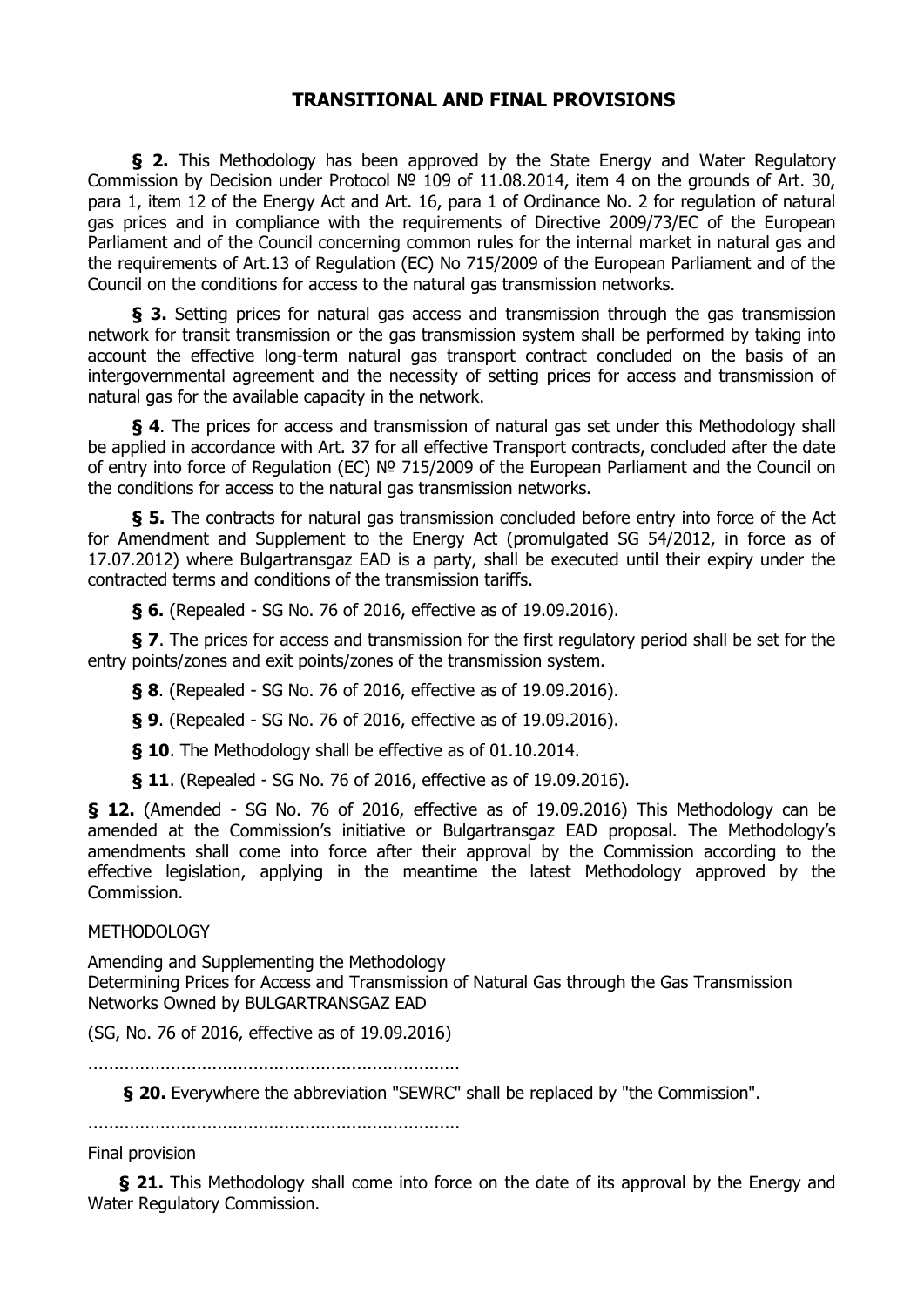### **TRANSITIONAL AND FINAL PROVISIONS**

to the Methodology Amending and Supplementing the Methodology Determining Prices for Access and Transmission of Natural Gas through the Gas Transmission Networks Owned by BULGARTRANSGAZ EAD

(SG, No. 79 of 2020)

**§ 37.** Setting prices for natural gas access and transmission through the gas transmission system shall be performed by taking into account the effective long-term contracts with fixed prices and the necessity of setting prices for access and transmission of natural gas for the available capacity in the network.

**§ 38.** This Methodology shall come into force on the date of its approval by the Energy and Water Regulatory Commission.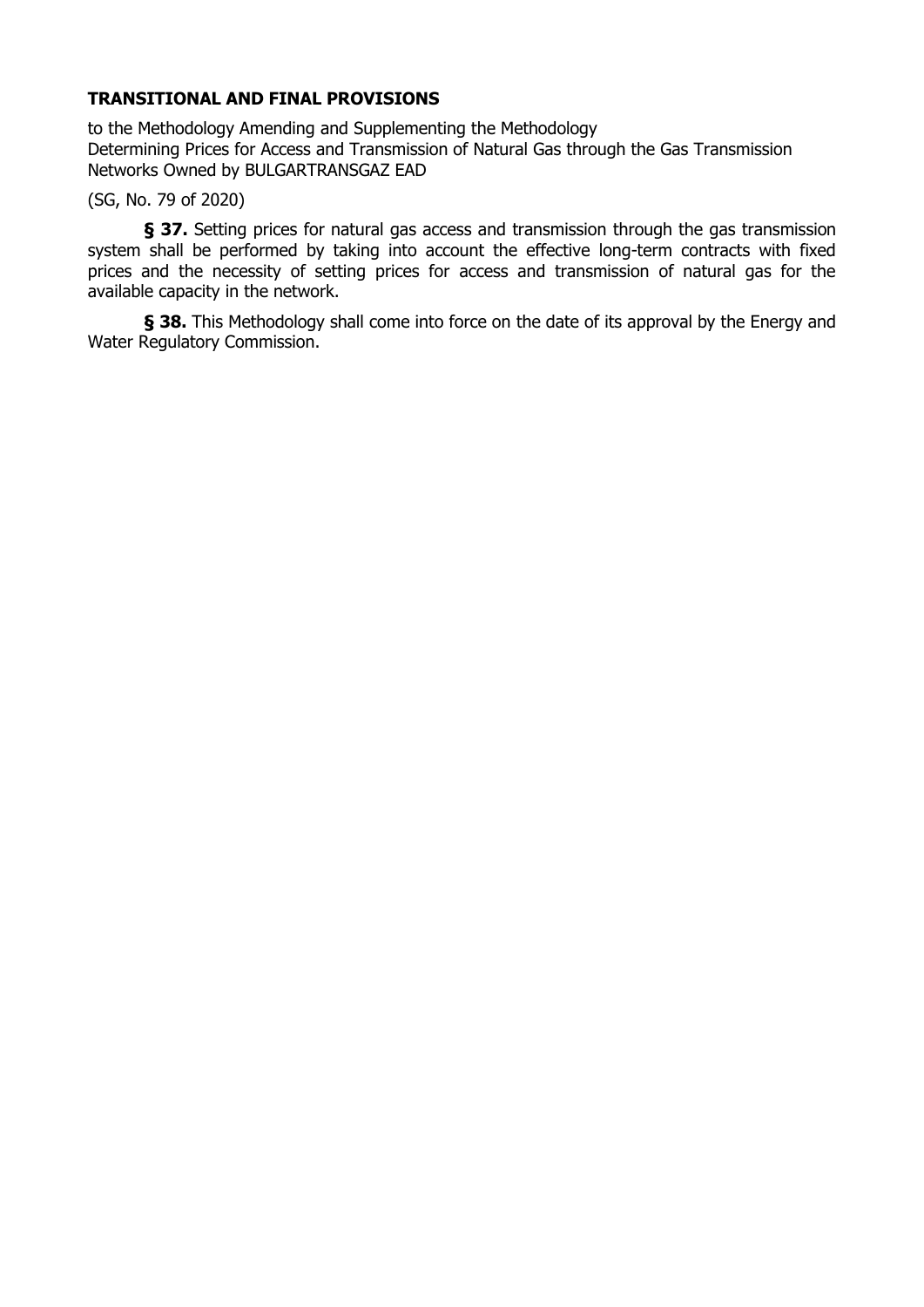### **Appendix No. 1 to Art. 12, paragraph 2**

### **Useful life of assets for regulatory purposes**

The depreciation costs are determined in accordance with Art. 55, para 2 of the Corporate Income Tax Act by a straight-line depreciation method based on the useful life of assets for regulatory purposes by groups of assets as follows:

| <b>Types of assets</b>             | <b>Useful life, years</b> |
|------------------------------------|---------------------------|
| <b>Gas pipelines</b>               | 35                        |
| <b>Compressor equipment</b>        | 15                        |
| <b>Equipment</b>                   | 15                        |
| <b>Cable networks</b>              | 15                        |
| <b>IT and communications</b>       | 5                         |
| <b>Buildings</b>                   | 25                        |
| <b>Other fixed tangible assets</b> | 5                         |
| <b>Buffer gas (linepack)</b>       | 60                        |
| <b>Drills</b>                      | 35                        |
| <b>Fixed non-tangible assets</b>   | 7                         |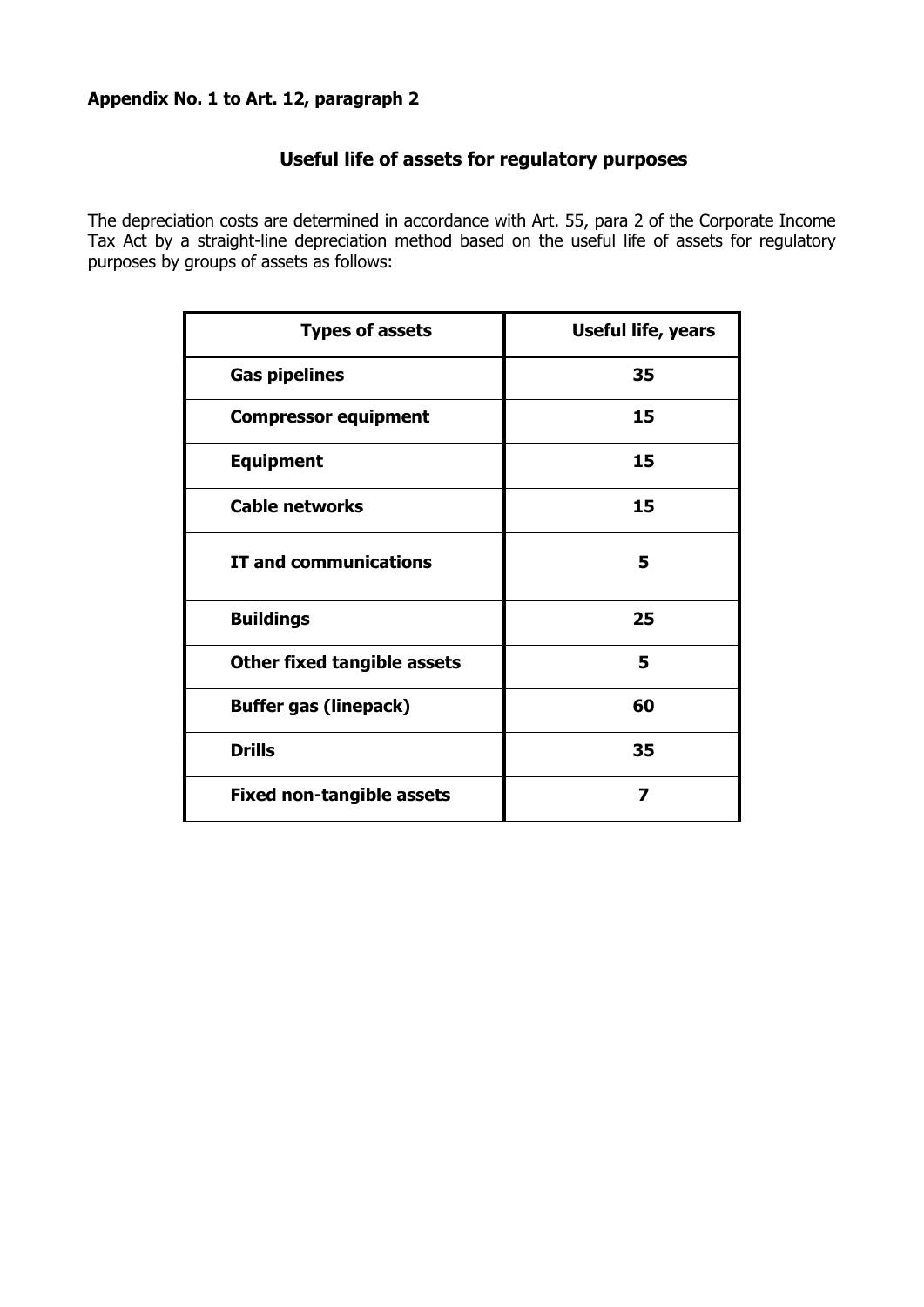### **Appendix № 2 to Article 28**

# **Mathematical presentation of the cost allocation mechanism**

### **The Appendix describes the mathematical approach for calculation of the prices for access to the gas transmission system by entry and exit points.**

Terminology:

 $I =$  number of entry points

 $J =$  number of exit points

i = entry point  $i$  ?  $\{1, ..., I\}$ 

 $j =$  exit point  $j$  ?  $\{1, ..., J\}$ 

 $\kappa$  = peak cross point between network sections

 $S_{ik}$  = network section between an entry point *i* and peak *k* 

 $S_{ki}$  = network section between peak *k* and an exit point *j* 

 $S_{kk}$  = network section between two peaks

 $C_S^{tech}$  = technical capacity of the network section  $S^{(1)}$ 

 $C_i^{booked}$  = booked capacity at an entry point *i* 

 $C_j^{booked}$  = booked capacity at an exit point *j* 

 $UC<sub>S</sub>$  = unit cost for network section S

 $UC$  ij = the sum of the unit costs for gas transportation from an entry point i to an exit point j

 $Pi =$  the group of network sections used for gas transportation from an entry point *i* to an exit point  $$ 

 $\textit{UC} = \text{unit costs matrix}$ 

 $T/Ni$  = price at entry for an entry point i

 $TX_i$  = price at exit for an exit point *i* 

 $R$  <sup>allowed</sup> = allowed revenue

The calculation of the entry-exit prices consists of six steps, as follows:

Step 1: Setting the allowed revenues;

Step 2: Presentation of the gas transmission system and determining the network sections;

Step 3: Costs allocation (respectively the allowed revenues) by network sections;

Step 4: Calculation of the unit costs for each network section;

Step 5: Calculation of prices by entry and exit points;

Step 6: Additional adjustments.

### Step 1: Setting the allowed revenue

The allowed revenue ( $R^{allowed}$ ) of the network operator shall be set in accordance with the rules of this Methodology.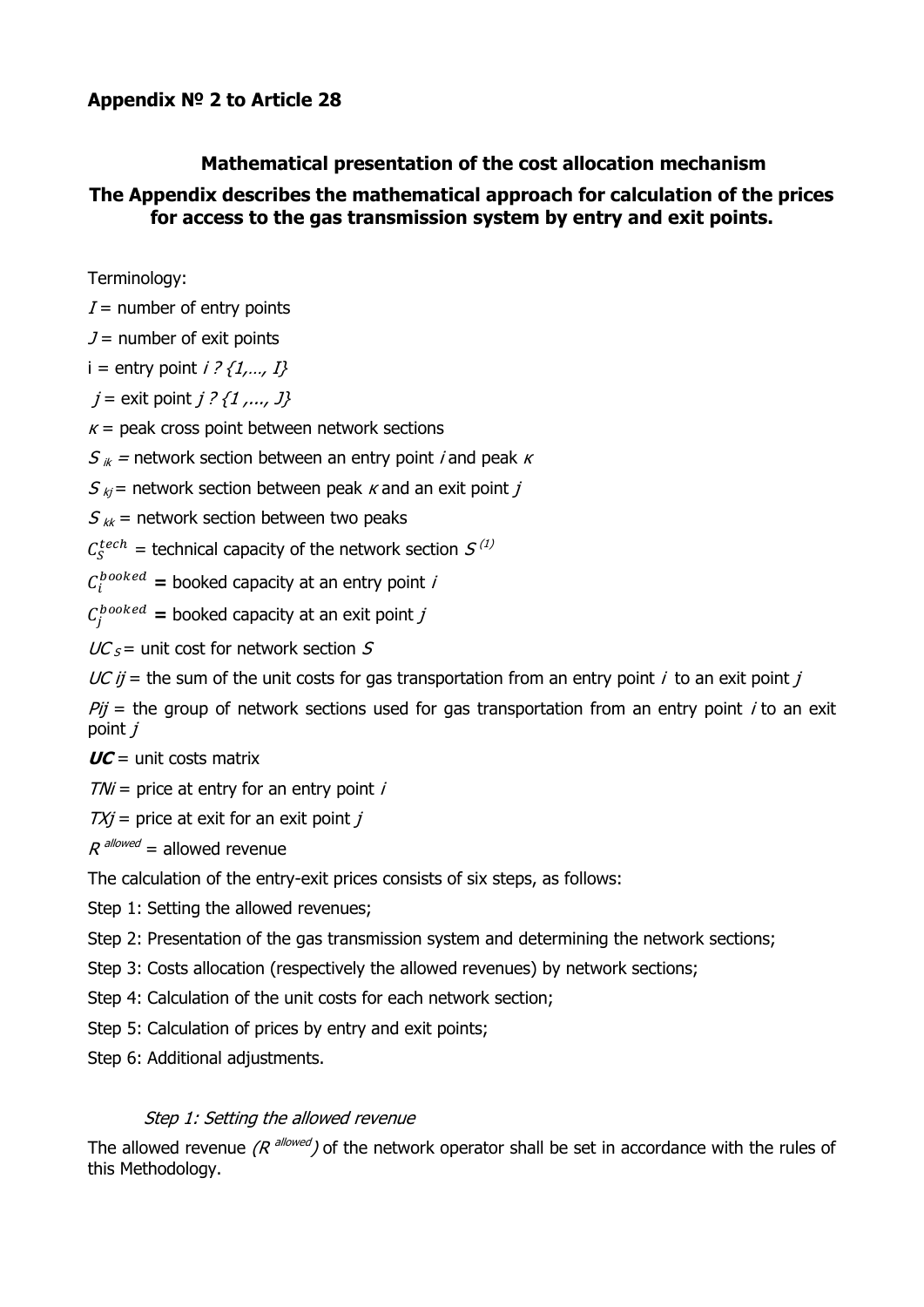#### Step 2: Presentation of the gas transmission network and determining the network sections;

The second step provides an appropriate representation of the gas transmission system. The main connections to other systems (including storage facilities) are presented in separate entry points  $(i)$ . The exit points  $(i)$  are physical points for natural gas supply or major connections to other systems. When several physical exit points are located close to each other, they can be grouped into one exit zone.

The transmission system is presented in a manner that reflects the topology of the main gas pipelines and is divided into separate network sections. The selection of network sections aims at presenting as accurately as possible the actual path of the gas flows. The network sections are selected so that each main diameter, as well as the transmission system topology determine the individual sections. The peaks (k) are determined as intersection of two or more network sections. Parallel gas pipelines are considered as one network section.

In conclusion, the segmentation of the transmission system results in a number of network sections between entry points and the peaks  $(S_{ik})$ , between two peaks  $(S_{ik})$  or between peaks and exit points  $(S_{ki})$ 

#### Step 3: Costs allocation (respectively the allowed revenues) by network sections

In step 3, the allowed revenues are allocated by network sections using an external key - the cost of assets replacement. By using the cost for replacement of the various gas pipeline sections, the relative weight for replacement of the individual network section in the total cost of replacing the transmission system is determined. The allowed revenue is allocated to the various sections (  $R_S^{allowed}$  ).

#### Step 4: Calculation of unit prices by networking sections

The fourth step involves the calculation of the unit costs for each network section. The unit costs are determined by dividing the allocated share of the allowed revenues for the respective section into the technical capacity ( $C_S^{tech}$  ) for that section.

The unit costs for each network section is calculated as follows:

$$
UC_s = \frac{R_s^{allowed}}{C_s^{tech}}
$$

#### Step 5: Calculation of prices by entry and exit points

In this step, the matrix of unit costs (**UC**) shall be constructed first. The matrix of unit costs (I x J) has as many rows as the entry points (I) of the transmission system and as many columns as the exit points (J) of the transmission system. The elements of the matrix of unit costs are the sum of the unit costs, following the specific path between an entry and an exit point (UCij):

$$
UC = \begin{pmatrix} UC_{11} & \cdots & UC_{1j} \\ \vdots & \ddots & \vdots \\ UC_{l1} & \cdots & UC_{lj}\end{pmatrix}
$$

Assuming that Pij is a set of network sections (UC<sub>s</sub>), used for gas transportation from the entry point *i* to the exit point j, the element  $UCii$  can be calculated, as follows:

$$
UC_{ij} = \sum_{UC_S \in P_{ij}} UC_S
$$